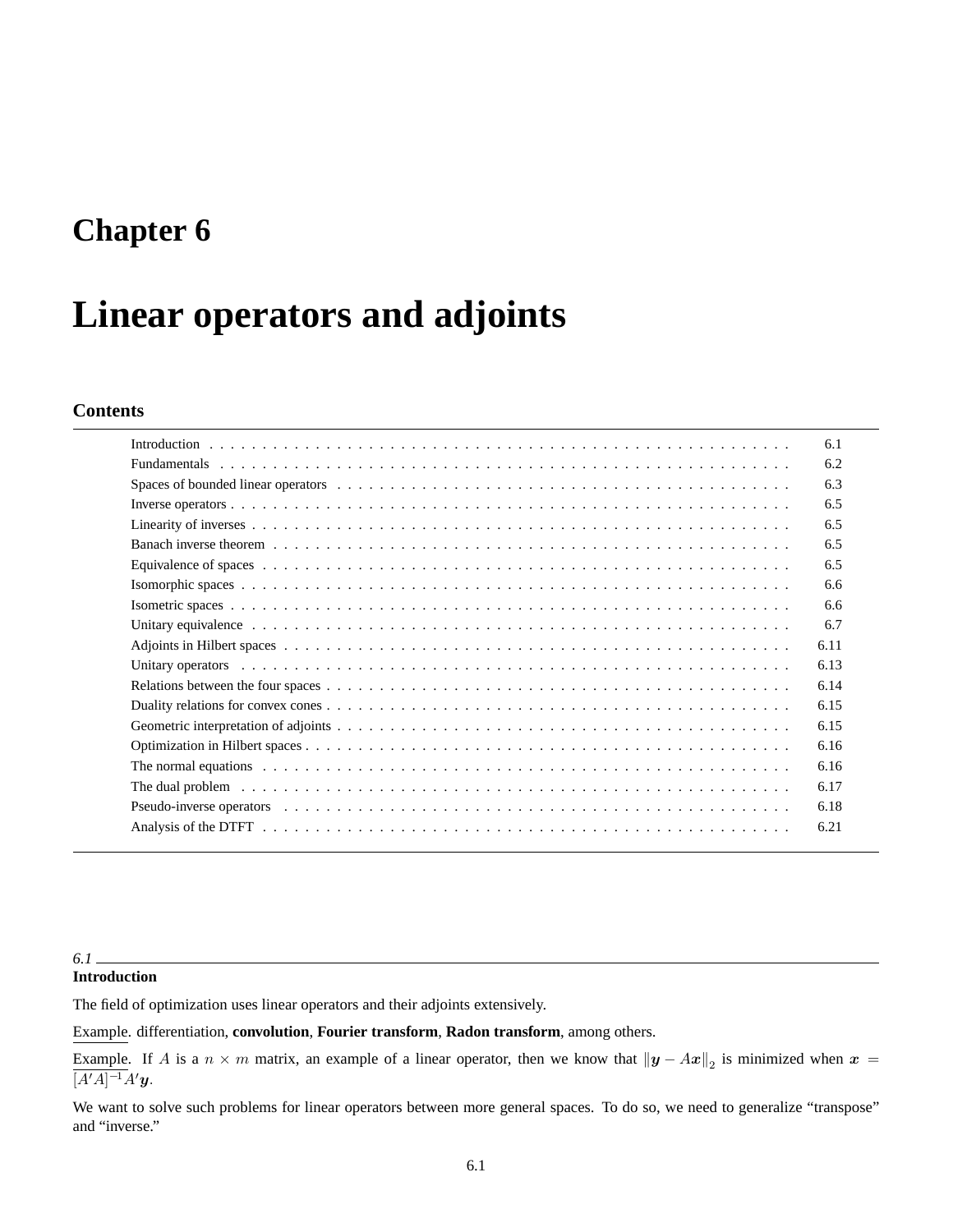#### *6.2*

### **Fundamentals**

We write  $T: D \to Y$  when T is a transformation from a set D in a vector space X to a vector space Y.

The set D is called the **domain** of T. The **range** of T is denoted

$$
R(T) = \{ \mathbf{y} \in \mathcal{Y} : \mathbf{y} = T(\mathbf{x}) \text{ for } \mathbf{x} \in D \}.
$$

If  $S \subseteq D$ , then the **image** of S is given by

$$
T(S) = \{ \mathbf{y} \in \mathcal{Y} : \mathbf{y} = T(\mathbf{s}) \text{ for } \mathbf{s} \in S \}.
$$

If  $P \subseteq \mathcal{Y}$ , then the **inverse image** of P is given by

$$
T^{-1}(P) = \{ \mathbf{x} \in D : T(\mathbf{x}) \in P \}.
$$

Notation: for a **linear operator** A, we often write  $Ax$  instead of  $A(x)$ .

For linear operators, we can always just use  $D = \mathcal{X}$ , so we largely ignore D hereafter.

**Definition.** The **nullspace** of a linear operator A is  $N(A) = \{x \in \mathcal{X} : Ax = 0\}$ . It is also called the **kernel** of  $A$ , and denoted  $\text{ker}(A)$ .

**Exercise.** For a linear operator A, the nullspace  $N(A)$  is a **subspace** of X. Furthermore, if A is continuous (in a normed space X), then  $N(A)$  is **closed** [3, p. 241].

**Exercise.** The range of a linear operator is a **subspace** of Y.

**Proposition.** A linear operator on a normed space  $X$  (to a normed space  $Y$ ) is continuous at every point  $X$  if it is continuous at a single point in  $X$ .

Proof. **Exercise.** [3, p. 240].

#### **Luenberger does not mention that** Y **needs to be <sup>a</sup> normed space too.**

**Definition.** A transformation T from a normed space X to a normed space Y is called **bounded** iff there is a constant M such that  $||T(\boldsymbol{x})|| \leq M ||\boldsymbol{x}||$ ,  $\forall \boldsymbol{x} \in \mathcal{X}$ .

**Definition.** The smallest such M is called the **norm** of T and is denoted  $||T||$ . Formally:

$$
\Vert T \Vert \triangleq \inf \{ M \in \mathbb{R} : \Vert T(x) \Vert \leq M \Vert x \Vert, \ \forall x \in \mathcal{X} \}.
$$

Consequently:

$$
||T(\boldsymbol{x})||_{\mathcal{Y}} \leq ||T|| ||\boldsymbol{x}||_{\mathcal{X}}, \qquad \forall \boldsymbol{x} \in \mathcal{X}.
$$

**Fact.** For a *linear* operator A, an equivalent expression (used widely!) for the operator norm is

$$
||A|| = \sup_{||x|| \le 1} ||Ax||.
$$

**Fact.** If X is the trivial vector space consisting only of the vector 0, then  $||A|| = 0$  for any linear operator A.

**Fact.** If  $X$  is a nontrivial vector space, then for a *linear* operator  $A$  we have the following equivalent expressions:

$$
||A|| = \sup_{x \neq 0} \frac{||Ax||}{||x||} = \sup_{||x||=1} ||Ax||.
$$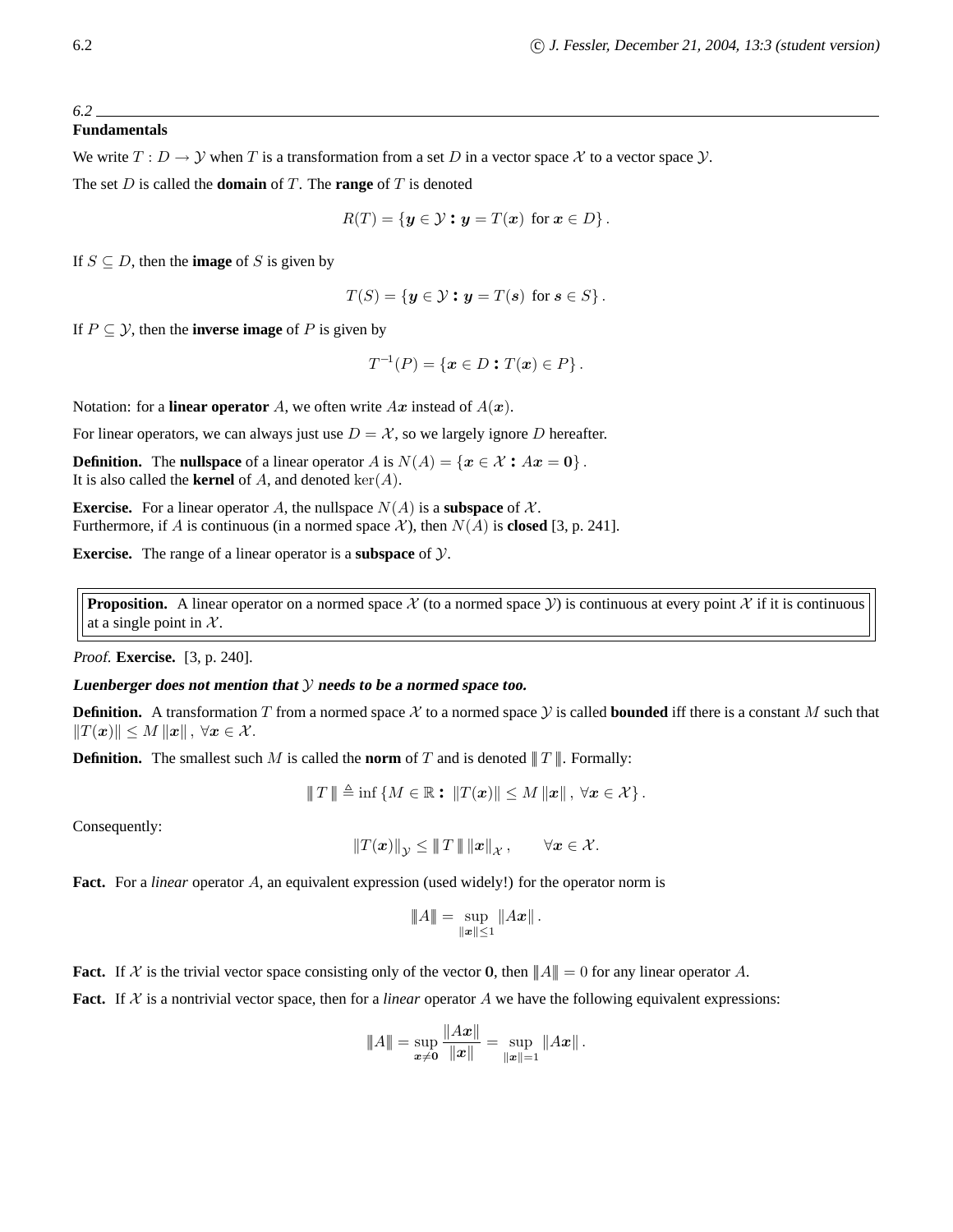$\Box$ 

. . . . . . . . . . . . . . . . . . . . . . . . . . . . . . . . . . . . . . . . . . . . . . . . . . . . . . . . . . . . . . . . . . . . . . . . . . . . . . . . . . . . . . . . . . . . . . . . . . . . . . . . . . . . . . . . . . . . . . Example. Consider  $\mathcal{X} = (\mathbb{R}^n, ||\cdot||_{\infty})$  and  $\mathcal{Y} = \mathbb{R}$ .

Clearly  $Ax = a_1x_1 + \cdots + a_nx_n$  so  $||Ax||_y = |Ax| = |a_1x_1 + \cdots + a_nx_n| \leq |a_1||x_1| + \cdots + |a_n||x_n| \leq (|a_1| + \cdots + |a_n|) ||x||_{\infty}$ . In fact, if we choose x such that  $x_i = \text{sgn}(a_i)$ , then  $||x||_{\infty} = 1$  we get equality above. So we conclude  $||A|| = |a_1| + \cdots + |a_n|$ .

<u>Example</u>. What if  $\mathcal{X} = \left(\mathbb{R}^n, \left\|\cdot\right\|_p\right)$ ?  $\boxed{? ?}$ 

**Proposition.** A linear operator is bounded iff it is continuous.

Proof. **Exercise.** [3, p. 240].

More facts related to linear operators.

- If  $A : \mathcal{X} \to \mathcal{Y}$  is linear and  $\mathcal{X}$  is a finite-dimensional normed space, then A is **continuous** [3, p. 268].
- If  $A: \mathcal{X} \to \mathcal{Y}$  is a transformation where  $\mathcal{X}$  and  $\mathcal{Y}$  are normed spaces, then A is **linear** and **continuous** iff  $A(\sum_{i=1}^{\infty}$ P  $A: \mathcal{X} \to \mathcal{Y}$  is a transformation where  $\mathcal{X}$  and  $\mathcal{Y}$  are normed spaces, then  $A$  is **linear** and **continuous** iff  $A(\sum_{i=1}^{\infty} \alpha_i \mathbf{x}_i) = \sum_{i=1}^{\infty} \alpha_i A(\mathbf{x}_i)$  for all convergent series  $\sum_{i=1}^{\infty} \alpha_i \$

This is the **superposition principle** as described in introductory signals and systems courses.

#### **Spaces of bounded linear operators**

**Definition.** If  $T_1$  and  $T_2$  are both transformations with a common domain  $\mathcal X$  and a common range  $\mathcal Y$ , over a common scalar field, then we define natural addition and scalar multiplication operations as follows:

$$
(T_1+T_2)(\boldsymbol{x}) = T_1(\boldsymbol{x})+T_2(\boldsymbol{x})
$$

$$
(\alpha T_1)(\boldsymbol{x}) = \alpha (T_1(\boldsymbol{x})).
$$

**Lemma.** With the preceding definitions, when X and Y are normed spaces the following space of *operators* (!) is a **vector space**:

 $B(\mathcal{X}, \mathcal{Y}) = \{\text{bounded linear transformations from } \mathcal{X} \text{ to } \mathcal{Y}\}.$ 

(The proof that this is a vector space is within the next proposition.)

This space is analogous to certain types of **dual** spaces (see *Ch. 5*).

Not only is  $B(\mathcal{X}, \mathcal{Y})$  a vector space, it is a normed space when one uses the operator norm  $||A||$  defined above.

**Proposition.**  $(B(\mathcal{X}, \mathcal{Y}), \|\cdot\|)$  is a normed space when X and Y are normed spaces.

Proof. (sketch)

Claim 1.  $B(\mathcal{X}, \mathcal{Y})$  is a vector space. Suppose  $T_1, T_2 \in B(\mathcal{X}, \mathcal{Y})$  and  $\alpha \in \mathcal{F}$ .

 $\|(\alpha T_1 + T_2)(\bm{x})\|_{\mathcal{Y}} = \|\alpha T_1(\bm{x}) + T_2(\bm{x})\|_{\mathcal{Y}} \leq |\alpha| \|T_1(\bm{x})\|_{\mathcal{Y}} + \|T_2(\bm{x})\|_{\mathcal{Y}} \leq |\alpha| \|T_1\| \|x\|_{\mathcal{X}} + \|T_2\| \|x\|_{\mathcal{X}} = K \|x\|_{\mathcal{X}}$ , where  $K \triangleq |\alpha| \| T_1 \| + \| T_2 \|$ . So  $\alpha T_1 + T_2$  is a bounded operator. Clearly  $\alpha T_1 + T_2$  is a linear operator.

Claim 2.  $\|\cdot\|$  is a norm on B.

The "hardest" part is verifying the triangle inequality:

$$
||T_1 + T_2|| = \sup_{||\mathbf{x}||=1} ||(T_1 + T_2)\mathbf{x}||_{\mathcal{Y}} \le \sup_{||\mathbf{x}||=1} ||T_1\mathbf{x}||_{\mathcal{Y}} + \sup_{||\mathbf{x}||=1} ||T_2\mathbf{x}||_{\mathcal{Y}} = ||T_1|| + ||T_2||.
$$

Are there other valid norms for  $B(\mathcal{X}, \mathcal{Y})$ ? ??

Remark. We did not really "need" linearity in this proposition. We could have shown that the space of bounded transformations from X to Y with  $\|\cdot\|$  is a normed space.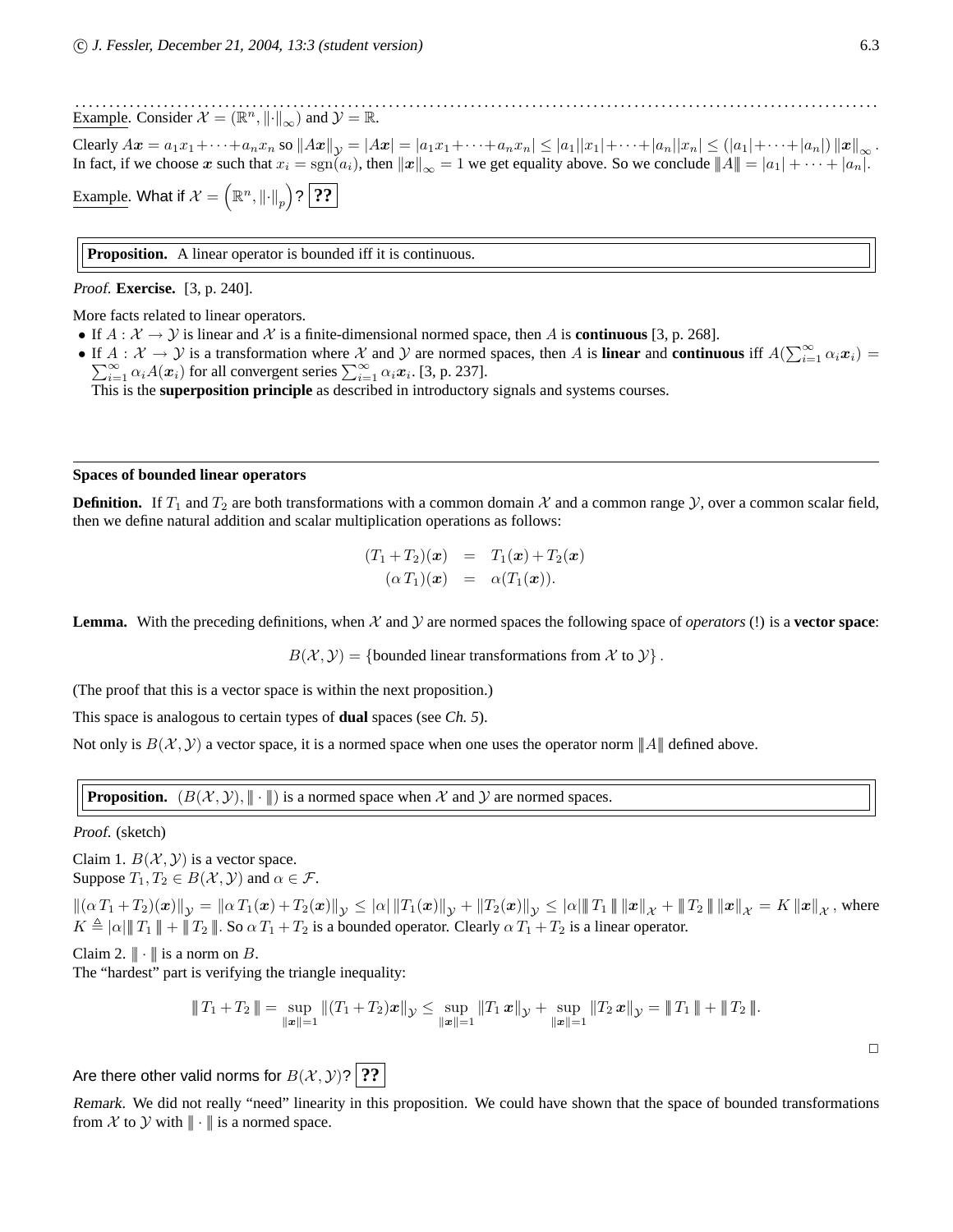Not only is  $B(\mathcal{X}, \mathcal{Y})$  a normed space, but it is even **complete** if  $\mathcal{Y}$  is.

**Theorem.** If X and Y are normed spaces with Y complete, then  $(B(\mathcal{X}, \mathcal{Y}), \|\cdot\|)$  is complete.

Proof.

Suppose  $\{T_n\}$  is a Cauchy sequence (in  $B(\mathcal{X}, \mathcal{Y})$ ) of bounded linear operators, *i.e.*,  $||T_n - T_m|| \to 0$  as  $n, m \to \infty$ .

Claim 0.  $\forall x \in \mathcal{X}$ , the sequence  $\{T_n(x)\}\$ is Cauchy in  $\mathcal{Y}$ .

$$
||T_n(\bm{x}) - T_m(\bm{x})||_{\mathcal{Y}} = ||(T_n - T_m)(\bm{x})||_{\mathcal{Y}} \le ||T_n - T_m|| ||\bm{x}||_{\mathcal{X}} \to 0 \text{ as } n, m \to \infty.
$$

Since  $\mathcal{Y}$  is complete, for any  $x \in \mathcal{X}$  the sequence  $\{T_n(x)\}$  converges to some point in  $\mathcal{Y}$ . (This is called **pointwise convergence**.) So we can define an operator  $T : \mathcal{X} \to \mathcal{Y}$  by  $T(\boldsymbol{x}) \triangleq \lim_{n \to \infty} T_n(\boldsymbol{x})$ .

To show B is complete, we must first show  $T \in B$ , *i.e.*, 1) T is linear, 2) T is bounded. Then we show 3)  $T_n \to T$  (convergence w.r.t. the norm  $\|\cdot\|$ ).

Claim 1.  $T$  is linear

$$
T(\alpha x + z) = \lim_{n \to \infty} T_n(\alpha x + z) = \lim_{n \to \infty} [\alpha T_n(x) + T_n(z)] = \alpha T(x) + T(z).
$$

(Recall that in a normed space, if  $u_n \to u$  and  $v_n \to v$ , then  $\alpha u_n + v_n \to \alpha u + v$ .)

Claim 2: T is bounded

Since  $\{T_n\}$  is Cauchy, it is bounded, so  $\exists K < \infty$  s.t.  $||T_n|| \le K$ ,  $\forall n \in \mathbb{N}$ . Thus, by the continuity of norms, for any  $x \in \mathcal{X}$ :

$$
||T(\boldsymbol{x})||_{\mathcal{Y}} = \lim_{n \to \infty} ||T_n(\boldsymbol{x})||_{\mathcal{Y}} \le \lim_{n \to \infty} ||T_n|| \, ||\boldsymbol{x}||_{\mathcal{X}} \le K \, ||\boldsymbol{x}||_{\mathcal{X}}.
$$

Claim 3:  $T_n \to T$ Since  $\{T_n\}$  is Cauchy,

$$
\forall \varepsilon > 0, \exists N \in \mathbb{N} \text{ s.t. } n, m > N \implies \|T_n - T_m\| \le \varepsilon
$$
  
\n
$$
\implies \|T_n(\mathbf{x}) - T_m(\mathbf{x})\|_{\mathcal{Y}} \le \varepsilon \|\mathbf{x}\|_{\mathcal{X}}, \ \forall \mathbf{x} \in \mathcal{X}
$$
  
\n
$$
\implies \lim_{m \to \infty} \|T_n(\mathbf{x}) - T_m(\mathbf{x})\|_{\mathcal{Y}} \le \varepsilon \|\mathbf{x}\|_{\mathcal{X}}, \ \forall \mathbf{x} \in \mathcal{X}
$$
  
\n
$$
\implies \|T_n(\mathbf{x}) - T(\mathbf{x})\|_{\mathcal{Y}} \le \varepsilon \|\mathbf{x}\|_{\mathcal{X}}, \ \forall \mathbf{x} \in \mathcal{X} \text{ by continuity of the norm}
$$
  
\n
$$
\implies \|T_n - T\| \le \varepsilon.
$$

We have shown that every Cauchy sequence in  $B(\mathcal{X}, \mathcal{Y})$  converges to some limit in  $B(\mathcal{X}, \mathcal{Y})$ , so  $B(\mathcal{X}, \mathcal{Y})$  is complete.

**Corollary.**  $(B(\mathcal{X}, \mathbb{R}), \| \cdot \|)$  is a Banach space for any normed space X.

```
Why? ??
```
We write  $A \in B(\mathcal{X}, \mathcal{Y})$  as shorthand for "A is a bounded linear operator from normed space X to normed space  $\mathcal{Y}$ ."

. . . . . . . . . . . . . . . . . . . . . . . . . . . . . . . . . . . . . . . . . . . . . . . . . . . . . . . . . . . . . . . . . . . . . . . . . . . . . . . . . . . . . . . . . . . . . . . . . . . . . . . . . . . . . . . . . . . . . . **Definition.** In general, if  $S : \mathcal{X} \to \mathcal{Y}$  and  $T : \mathcal{Y} \to \mathcal{Z}$ , then we can define the **product operator** or **composition** as a transformation  $TS : \mathcal{X} \to \mathcal{Z}$  by  $(T S)(x) = T(S(x)).$ 

**Proposition.** If  $S \in B(\mathcal{X}, \mathcal{Y})$  and  $T \in B(\mathcal{Y}, \mathcal{Z})$ , then  $T S \in B(\mathcal{X}, \mathcal{Z})$ .

Proof. Linearity of the composition of linear operators is trivial to show. To show that the composition is bounded:  $||T Sx||_{\mathcal{Z}} \le ||T|| \, ||Sx||_{\mathcal{Y}} \le ||T|| \, ||S|| \, ||x||_{\mathcal{X}}$ .

Does it follow that  $|||TS|| = |||T|| ||||S||$ ?

.  $\Box$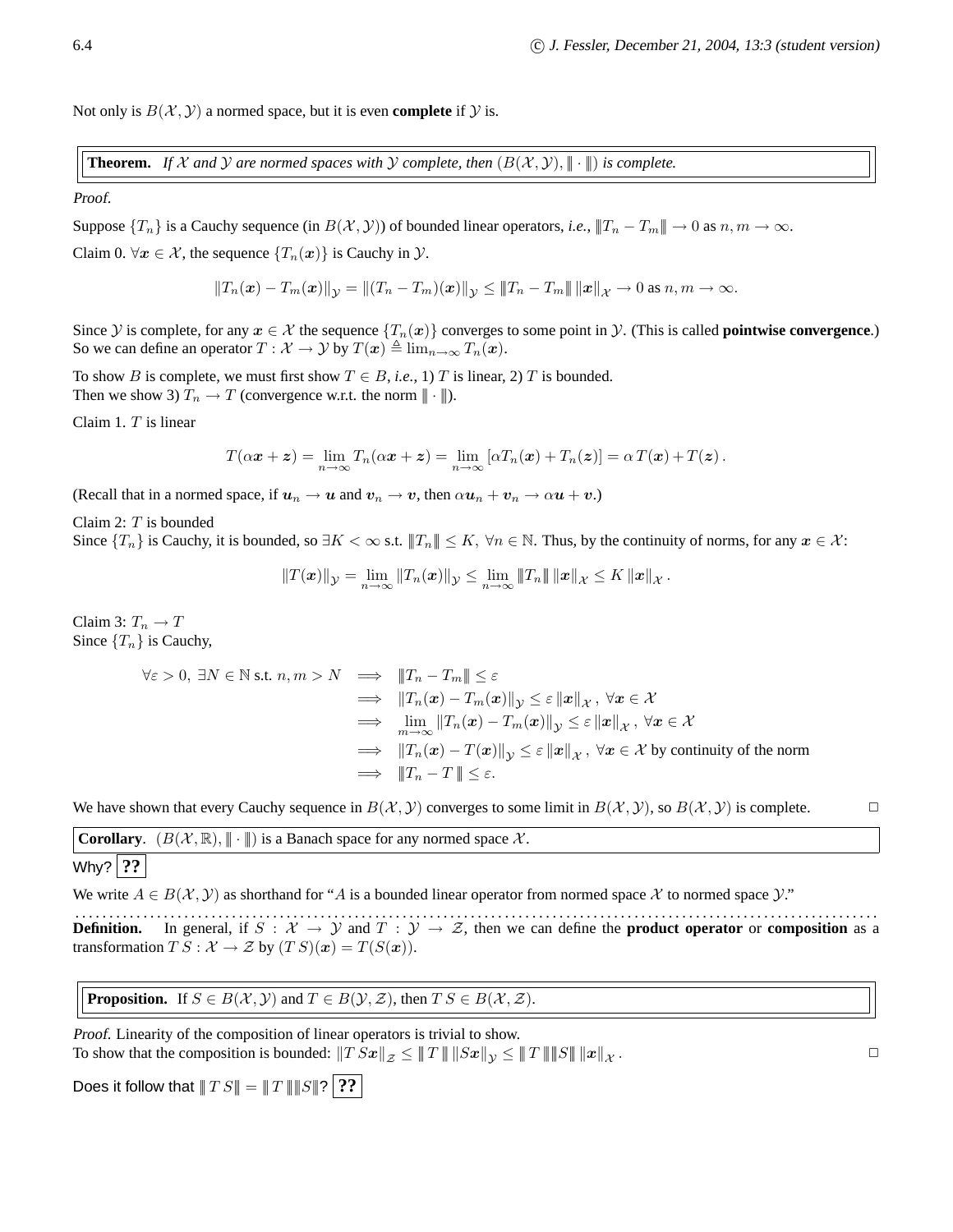#### *6.3*

### **Inverse operators**

**Definition.**  $T : \mathcal{X} \to \mathcal{Y}$  is called **one-to-one** mapping of X into  $\mathcal{Y}$  iff  $x_1, x_2 \in \mathcal{X}$  and  $x_1 \neq x_2 \Longrightarrow T(x_1) \neq T(x_2)$ .

Equivalently, T is **one-to-one** if the inverse image of any point  $y \in \mathcal{Y}$  is at most a single point in  $\mathcal{X}$ , *i.e.*,  $\left|T^{-1}(\{y\})\right| \leq 1$ ,  $\forall y \in \mathcal{Y}$ .

**Definition.**  $T : \mathcal{X} \to \mathcal{Y}$  is called **onto** iff  $T(\mathcal{X}) = \mathcal{Y}$ . This is a stronger condition than **into**.

**Fact.** If  $T: \mathcal{X} \to \mathcal{Y}$  is **one-to-one** and **onto**  $\mathcal{Y}$ , then  $T$  has an **inverse** denoted  $T^{-1}$  such that  $T(\mathbf{x}) = \mathbf{y}$  iff  $T^{-1}(\mathbf{y}) = \mathbf{x}$ .

Many optimization methods, *e.g.*, Newton's method, require inversion of the **Hessian** matrix (or operator) corresponding to a cost function.

**Lemma.** [3, p. 171] If  $A : \mathcal{X} \to \mathcal{Y}$  is a **linear** operator between two vector spaces  $\mathcal{X}$  and  $\mathcal{Y}$ , then A is **one-to-one** iff  $N(A) = \{0\}$ .

#### **Linearity of inverses**

We first look at the algebraic aspects of inverse operators in vector spaces.

**Proposition.** If a linear operator  $A: X \to Y$  (for vector spaces X and Y) has an inverse, then that inverse  $A^{-1}$  is also linear.

Proof. Suppose  $A^{-1}(y_1) = x_1$ ,  $A^{-1}(y_2) = x_2$ ,  $A(x_1) = y_1$ , and  $A(x_2) = y_2$ . Then by the linearity of A we have  $A(\alpha x_1 + x_2) =$  $\alpha Ax_1 + Ax_2 = \alpha y_1 + y_2, \text{ so } A^{-1}(\alpha y_1 + y_2) = \alpha x_1 + x_2 = \alpha A^{-1}(y_1) + A^{-1}(y_2).$ 

*6.4*

#### **Banach inverse theorem**

Now we turn to the topological aspects, in normed spaces.

**Lemma.** (Baire) A Banach space  $\mathcal X$  is not the union of countably many nowhere dense sets in  $\mathcal X$ . Proof. **see text**

#### **Theorem.** *(Banach inverse theorem)*

*If* <sup>A</sup> *is a continuous linear operator from a Banach space* <sup>X</sup> *onto a Banach space* <sup>Y</sup> *for which the inverse operator* <sup>A</sup>−<sup>1</sup> *exists, then* A−<sup>1</sup> *is continuous.*

#### Proof. **see text**

Combining with the earlier Proposition that linear operators are bounded iff they are continuous yields the following.

**Corollary**.

 $\mathcal{X}, \mathcal{Y}$  Banach and  $A \in B(\mathcal{X}, \mathcal{Y})$  and A invertible  $\Longrightarrow A^{-1} \in B(\mathcal{Y}, \mathcal{X})$ 

**Equivalence of spaces** (one way to use operators)

- in vector spaces
- in normed spaces
- in inner product spaces

| spaces        | relation                 | operator                | requirements                                             |
|---------------|--------------------------|-------------------------|----------------------------------------------------------|
| vector        | isomorphic               | isomorphism             | linear, onto, 1-1                                        |
| normed        | topologically isomorphic | topological isomorphism | linear, onto, invertible, continuous                     |
| normed        | isometrically isomorphic | isometric isomorphism   | linear, onto, norm preserving $\implies$ 1-1, continuous |
| inner product | unitarily equivalent     | unitary                 | isometric isomorphism that preserves inner products      |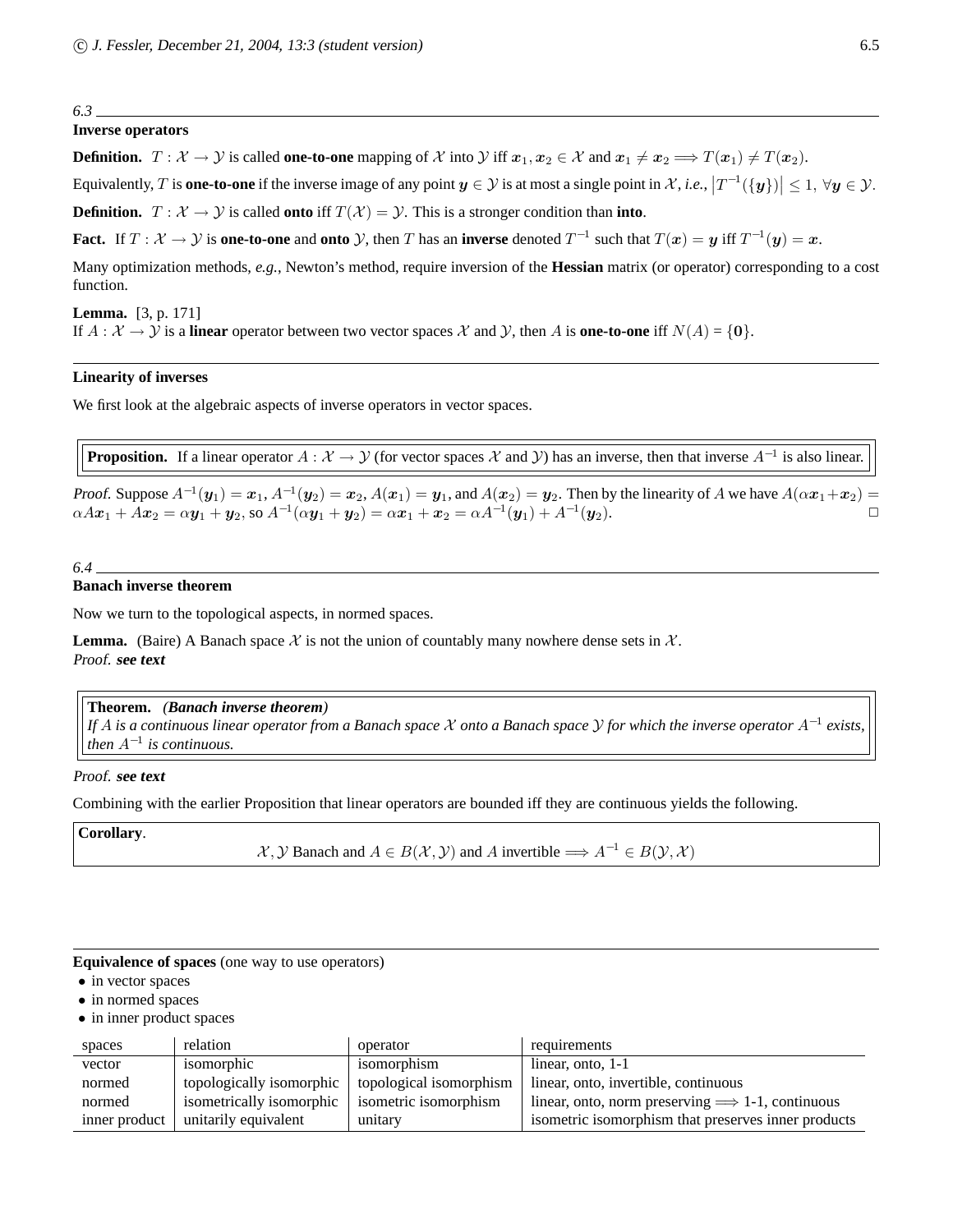#### **Isomorphic spaces**

**Definition.** Vector spaces  $X$  and  $Y$  are called **isomorphic** (think: "same structure") iff there exists a **one-to-one**, **linear** mapping T of  $X$  onto  $Y$ .

In such cases the mapping  $T$  is called an **isomorphism** of  $\mathcal{X}$  onto  $\mathcal{Y}$ .

Since an **isomorphism** T is **one-to-one** and **onto**, T is **invertible**, and by the "linear of inverses" proposition in 6.3,  $T^{-1}$  is linear.

Example. Consider  $\mathcal{X} = \mathbb{R}^2$  and  $\mathcal{Y} = \{f(t) = a + bt \text{ on } [0, 1] : a, b \in \mathbb{R}\}.$ An isomorphism is  $f = T(x) \iff f(t) = a + bt$  where  $x = (a, b)$ , with inverse  $T^{-1}(f) = (f(0), f(1) - f(0))$ .

**Exercise.** Any real *n*-dimensional vector space is isomorphic to  $\mathbb{R}^n$  (*problem 2.14 p. 44*) [3, p. 268].

However, they need not be topologically isomorphic [3, p. 270].

. . . . . . . . . . . . . . . . . . . . . . . . . . . . . . . . . . . . . . . . . . . . . . . . . . . . . . . . . . . . . . . . . . . . . . . . . . . . . . . . . . . . . . . . . . . . . . . . . . . . . . . . . . . . . . . . . . . . . . So far we have said nothing about norms. In normed spaces we can have a topological relationship too.

**Definition.** Normed spaces  $X$  and  $Y$  are called **topologically isomorphic** iff there exists a **continuous** linear transformation  $T$  of  $\mathcal X$  **onto**  $\mathcal Y$  having a continuous inverse  $T^{-1}$ . The mapping  $T$  is called a **topological isomorphism**.

**Theorem.** *[3, p. 258] Two normed spaces are topologically isomorphic iff there exists a linear transformation* T *with domain X* and range *Y* and positive constants m and M s.t.  $m ||x||_{\mathcal{X}} \le ||Tx||_{\mathcal{Y}} \le M ||x||_{\mathcal{X}}$ ,  $\forall x \in \mathcal{X}$ .

Example. In the previous example, consider  $(\mathcal{X}, \|\cdot\|_{\infty})$  and  $(\mathcal{Y}, \|\cdot\|_2)$ . Then for the same T described in that example:  $\boldsymbol{x} = (a, b) \Longrightarrow \|T(\boldsymbol{x})\|_{\mathcal{Y}}^2 = \int_0^1 (a+bt)^2 dt = a^2 + ab + b^2/3 \le a^2 + |a||b| + b^2/3 \le (1+1+1/3) \|x\|_{\infty}^2 = 7/3 \|x\|_{\infty}^2$ . Also  $||T(x)||_{\mathcal{Y}}^2 = a^2 + ab + b^2/3 = (a+b/2)^2 + b^2/12 = (a\sqrt{3}/2 + b/\sqrt{3})^2 + a^2/4 \ge ||x||_{\infty}^2/12$ . So  $X$  and  $Y$  are topologically isomorphic for the given norms.

**Exercise.**  $(C[0,1], \|\cdot\|_{\infty})$  and  $(C[0,1], \|\cdot\|_{1})$  are not topologically isomorphic. Why? **??** 

#### **Isometric spaces**

**Definition.** Let X and Y be normed spaces. A mapping  $T : X \to Y$  is called **norm preserving** iff  $||T(x)||_y = ||x||_X$ ,  $\forall x \in X$ .

In particular, if T is norm preserving, then  $|| ||T|| = 1$ . What about the converse? **??** 

**Proposition.** If T is linear and norm preserving, then T is **one-to-one**, *i.e.*,  $T(x) = T(z) \implies x = z$ .

Proof. If  $T(x) = y$  and  $T(z) = y$ , then by linearity  $T(x - z) = 0$ . So since T is norm preserving,  $||x - z|| = ||0|| = 0$ , so  $x = z$ .

. . . . . . . . . . . . . . . . . . . . . . . . . . . . . . . . . . . . . . . . . . . . . . . . . . . . . . . . . . . . . . . . . . . . . . . . . . . . . . . . . . . . . . . . . . . . . . . . . . . . . . . . . . . . . . . . . . . . . . **Definition.** If  $T : \mathcal{X} \to \mathcal{Y}$  is both linear and norm preserving, then T is called a **linear isometry**.

If, in addition, T is **onto**  $\mathcal{Y}$ , then  $\mathcal{X}$  and  $\mathcal{Y}$  are called **isometrically isomorphic**, and T is called an **isometric isomorphism**.

Remark. To illustrate why we require **onto** here, consider  $T : \mathbb{E}^n \to \ell_2$  defined by  $T(\mathbf{x}) = (x_1, \ldots, x_n, 0, 0, \ldots)$ . This  $T$  is linear, one-to-one, and norm preserving, but not onto.

**Exercise.** Every normed space  $\chi$  is isometrically isomorphic to a dense subset of a Banach space  $\chi$ .

(problem 2.15 on p. 44)

Normed spaces that are isometrically isomorphic can, in some sense, be treated as being identical, *i.e.*, they have identical properties. However, the specific isomorphism can be important sometimes.

Example. Consider  $\mathcal{Y} = \ell_p(\mathbb{N}) = \{(a_1, a_2, \ldots) : \sum_{i=1}^{\infty} |a_i|^p < \infty\}$ and  $\mathcal{X} = \ell_p(\mathbb{Z}) = \{(\ldots, a_{-2}, a_{-1}, a_0, a_1, a_2, \ldots) : \sum_{i=-\infty}^{\infty} |a_i|^p < \infty\}$ . Define the mapping  $T : \mathcal{X} \to \mathcal{Y}$  by  $\mathbf{y} = (b_1, b_2, \ldots) =$  $T(x)$  if  $b_i = a_{z(i)}$  where  $z(i) = (-1)^i \lfloor i/2 \rfloor$  . Note that  $z : \{1, 2, 3, \ldots\} \to 0, 1, -1, 2, -2, \ldots$ 

This mapping T is clearly an isometric isomorphism, so " $\ell_p(\mathbb{Z})$ " and " $\ell_p(\mathbb{N})$ " are isometrically isomorphic. Hence we only bother to work with  $\ell_p = \ell_p(N)$  since we know all algebraic and topological results will carry over to double-sided sequences.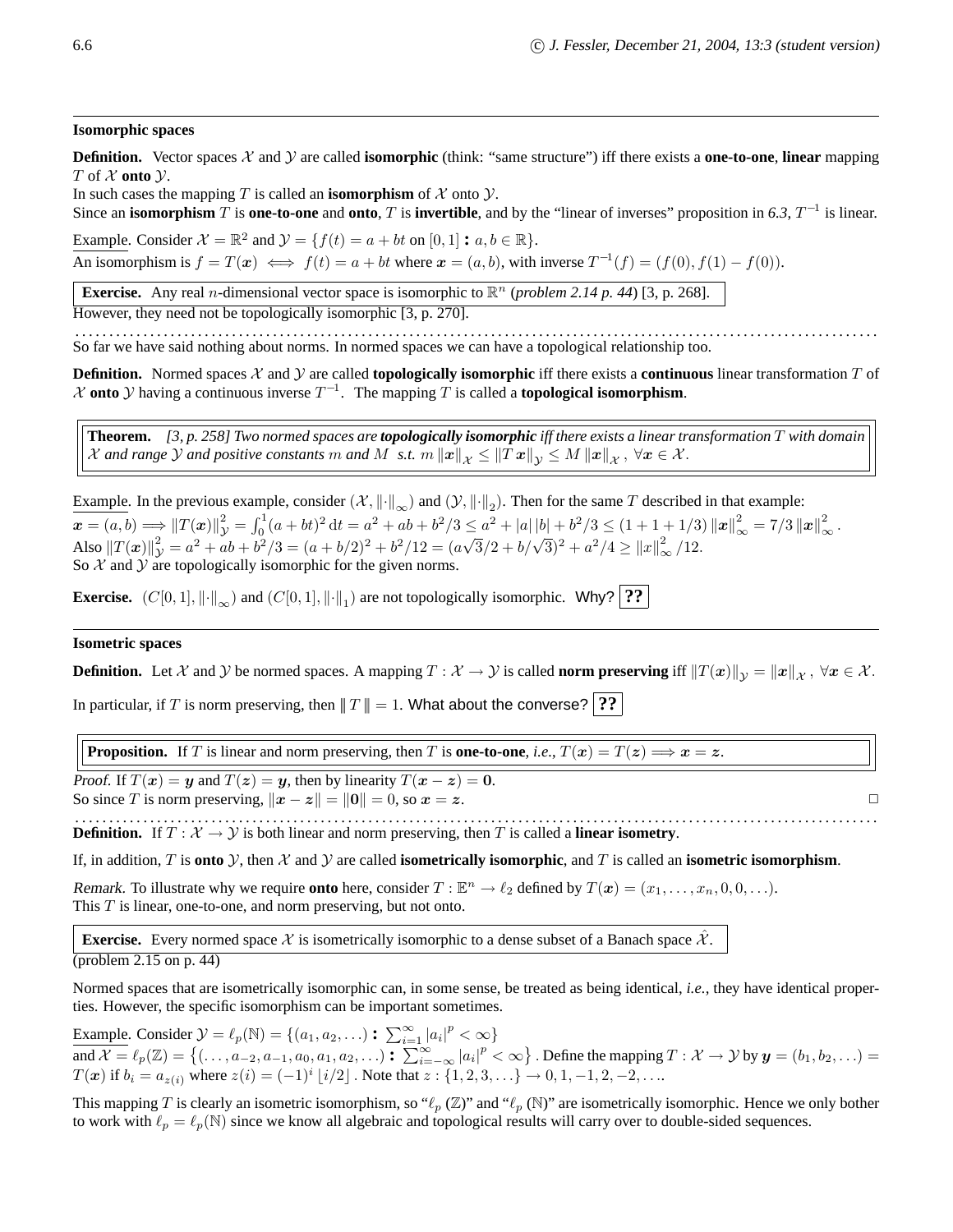**Unitary equivalence** in inner product spaces

**Definition.** Two inner product spaces X and Y are **unitarily equivalent** iff there is an **isomorphism**  $U : X \to Y$  of X **onto** Y that preserves inner products:  $\langle Ux_1, Ux_2 \rangle_y = \langle x_1, x_2 \rangle_x$ ,  $\forall x_1, x_2 \in \mathcal{X}$ . The mapping U is called a **unitary operator**.

**Fact.** If U is unitary, then U is norm preserving since  $||Ux|| = \langle Ux, Ux \rangle = \langle x, x \rangle = ||x||$ . Clearly  $||U|| = 1$ . Furthermore, since U is onto, U is an **isometric isomorphism**. Interestingly, the converse is also true [3, p. 332].

**Theorem.** *A mapping* U *of* X *onto* Y*, where* X *and* Y *are inner product spaces, is an isometric isomorphism iff* U *is a unitary operator.*

Proof.  $(\Leftarrow)$  was just argued above.

 $(\Longrightarrow)$  Suppose U is an isometric isomorphism.

Using the parallelogram law, the linearity of U, and the fact that  $||Ux|| = ||x||$ , we have:

$$
4 \langle Ux, Uy \rangle = \|Ux + Uy\|^2 - \|Ux - Uy\|^2 + i \|Ux + iUy\|^2 - i \|Ux - iUy\|^2
$$
  
= 
$$
\|U(x + y)\|^2 - \|U(x - y)\|^2 + i \|U(x + iy)\|^2 - i \|U(x - iy)\|^2
$$
  
= 
$$
\|x + y\|^2 - \|x - y\|^2 + i \|x + iy\|^2 - i \|x - iy\|^2 = 4 \langle x, y \rangle.
$$

Thus U an isometric isomorphism  $\Longrightarrow U$  unitary.

Remark. After defining adjoints we will show that  $U^{-1} = U^*$  in Hilbert spaces.

**Exercise.** Any complex *n*-dimensional inner product space is unitarily equivalent to  $\mathbb{C}^n$  [3, p. 332].

Every separable Hilbert space is unitarily equivalent with  $\ell_2$  or some  $\mathbb{C}^n$  [3, p. 339].

Example. Continue the previous  $f(t) = a + bt$  example, but now use  $\mathbb{E}^n$  and  $(\mathcal{Y}, \langle \cdot, \cdot \rangle_2)$ . If  $g(t) = c + dt$  then

$$
\langle T\,x_1,\,T\,x_2\rangle = \langle f,\,g\rangle = \int_0^1 f(t)g(t)\,\mathrm{d}t = \int_0^1 (a+bt)(c+dt)\,\mathrm{d}t = ac + \frac{ad}{2} + \frac{bc}{2} + \frac{bd}{3} = [a\,b]\left[\begin{array}{cc}1 & 1/2\\1/2 & 1/3\end{array}\right]\left[\begin{array}{c}c\\d\end{array}\right] = x_1'\mathbf{G}x_2,
$$

so we define  $U = T G^{-1/2}$ , then

$$
\langle Ux_1, Ux_2\rangle = \langle T G^{-1/2} x_1, T G^{-1/2} x_2\rangle = (G^{-1/2} x_1)' G(G^{-1/2} x_1) = x_1' x_1 = \langle x_1, x_2\rangle.
$$

Example. The Fourier transform  $F(\nu) = \int_{-\infty}^{\infty} f(t) e^{-i2\pi \nu t} dt$  is a unitary mapping of  $\mathcal{L}_2[\mathbb{R}]$  onto itself. Example. Soon we will analyze the **discrete-time Fourier transform** (**DTFT**) operator, defined by

$$
G = \mathcal{F}g \iff G(\omega) = \sum_{n=-\infty}^{\infty} g_n e^{i\omega n}.
$$

We will show that  $\mathcal{F} \in B(\ell_2,\mathcal{L}_2[-\pi,\pi])$  and  $\mathcal F$  is invertible. And Parseval's relation from Fourier analysis is that

$$
\left\langle \frac{1}{\sqrt{2\pi}} \mathcal{F} g, \frac{1}{\sqrt{2\pi}} \mathcal{F} h \right\rangle = \frac{1}{2\pi} \int_{-\pi}^{\pi} G(\omega) H^*(\omega) d\omega = \sum_{n=-\infty}^{\infty} g_n h_n^* = \langle g, h \rangle.
$$

So  $\ell_2$  and  $\mathcal{L}_2[-\pi, \pi]$  are unitarily equivalent, and the unitary operator needed is simply  $U = \frac{1}{\sqrt{2}}$  $rac{1}{2\pi}\mathcal{F}.$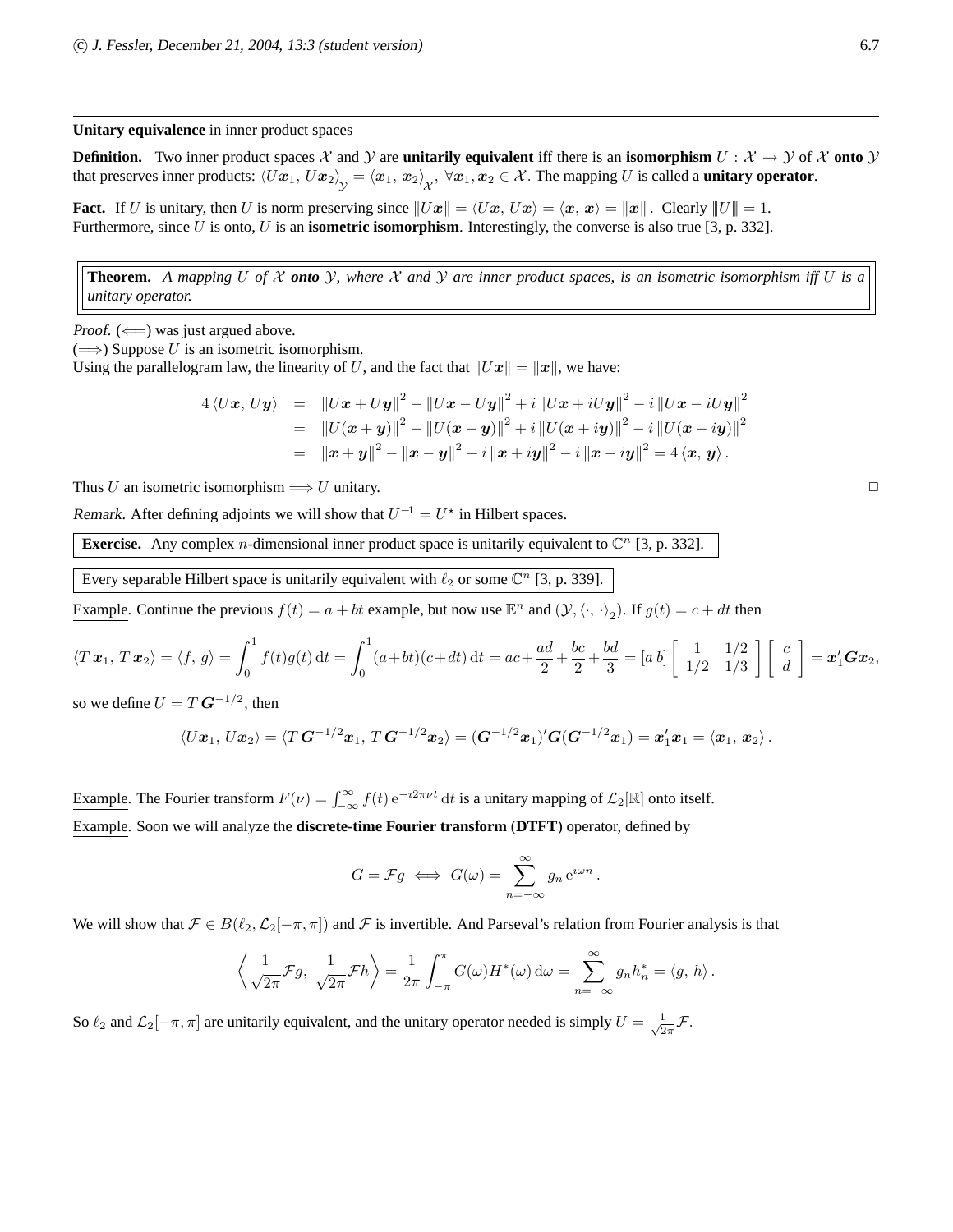The following "extension theorem" is useful in proving that every separable Hilbert space is isometrically isomorphic to  $\ell_2$ .

**Theorem.** Let X be a normed space, Y a Banach space, and  $M \subset X$  and  $N \subset Y$  be subspaces. *Suppose that* •  $\overline{M} = \mathcal{X}$ *, and*  $\overline{N} = \mathcal{Y}$ *,* •  $\hat{T}: M \to N$  *is a bounded linear operator. Then there exists a unique linear operator*  $T : \mathcal{X} \to \mathcal{Y}$  such that  $T |M = \tilde{T}$ *. Moreover,*  $||T|| = ||\tilde{T}||$ . *If, in addition,* • X *is a Banach space,*  $\bullet$   $\tilde{T}^{-1}: N \rightarrow M$  exists and is bounded, *then*  $T$  *is also onto*  $Y$ *.* Proof. Note:  $T | M$  reads  $T$  restricted to  $M$ .  $T | M = \tilde{T}$  means  $T(\boldsymbol{x}) = \tilde{T}(\boldsymbol{x})$  for all  $\boldsymbol{x} \in M$ . Claim 1. If  $\{x_n\} \in M$  is Cauchy in M, then  $\{T(x_n)\}$  is Cauchy in N.  $\left\| \tilde{T}(\boldsymbol{x}_n) - \tilde{T}(\boldsymbol{x}_m) \right\|_\mathcal{Y}$  $\left\|\tilde{T}(\boldsymbol{x}_n)-\tilde{T}(\boldsymbol{x}_m)\right\|_{\mathcal{Y}}=\left\|\tilde{T}(\boldsymbol{x}_n-\boldsymbol{x}_m)\right\|_{\mathcal{Y}}\leq\|\tilde{T}\|\left\|\boldsymbol{x}_n-\boldsymbol{x}_m\right\|_{\mathcal{X}}\to 0 \text{ as } n,m\to\infty.$ Claim 2. For  $\{x_n\}$ ,  $\{\tilde{x}_n\} \in M$ , suppose  $x_n \to x \in \mathcal{X}$  and  $\tilde{x}_n \to x$ . Then  $\{ \tilde{T}(\bm{x}_n) \}$  and  $\{ \tilde{T}(\tilde{\bm{x}}_n) \}$  both converge and to the same limit.  $\{ \tilde{T}(\bm{x}_n) \}$  and  $\{ \tilde{T}(\tilde{\bm{x}}_n) \}$  are both Cauchy in N by Claim 1 since  $\bm{x}_n$  and  $\tilde{\bm{x}}_n$  both converge. Since  $\mathcal Y$  is complete,  $\exists y, \tilde{y} \in \mathcal Y$  s.t.  $\tilde{T}(x_n) \to y$  and  $\tilde{T}(\tilde{x}_n) \to \tilde{y}$ .  $\text{But } \|\boldsymbol{y}-\tilde{\boldsymbol{y}}\|_{\mathcal{Y}} = \lim_{n\to\infty} \left\|\tilde{T}(\boldsymbol{x}_n)-\tilde{T}(\tilde{\boldsymbol{x}}_n)\right\|_{\mathcal{Y}} = \lim_{n\to\infty} \left\|\tilde{T}(\boldsymbol{x}_n-\tilde{\boldsymbol{x}}_n)\right\|_{\mathcal{Y}} \leq \lim_{n\to\infty} \left\|\tilde{T}\right\|\|\boldsymbol{x}_n-\tilde{\boldsymbol{x}}_n\|_{\mathcal{X}}$  $=\|T\| \|x-x\|_{\mathcal{X}} = 0$ , using norm continuity, linearity of T, and boundedness of T. Now we define  $T : \mathcal{X} \to \mathcal{Y}$  as follows. For  $x \in \mathcal{X} = \overline{M}$ ,  $\exists \{x_n\} \in M$  such that  $x_n \to x$ , so we define  $T(x) \triangleq \lim_{n \to \infty} \tilde{T}(x_n)$ . By Claim 2, T is well-defined, and moreover, if  $x \in M$ , then  $T(x) = T(x)$ , *i.e.*,  $T \mid M = T$ . . . . . . . . . . . . . . . . . . . . . . . . . . . . . . . . . . . . . . . . . . . . . . . . . . . . . . . . . . . . . . . . . . . . . . . . . . . . . . . . . . . . . . . . . . . . . . . . . . . . . . . . . . . . . . . . . . . . . . . Claim 3.  $||T|| = ||\tilde{T}||$  $\forall x \in \mathcal{X}, T(x) = \lim_{n \to \infty} \tilde{T}(x_n)$  where  $x_n \in M$  and  $x_n \to x$ . Thus  $||T(\boldsymbol{x})||_{\mathcal{Y}} = \lim_{n \to \infty} \left\| \tilde{T}(\boldsymbol{x}_n) \right\|_{\mathcal{Y}} \leq \lim_{n \to \infty} \|\tilde{T}\| \left\| \boldsymbol{x}_n \right\|_{\mathcal{X}} = \|\tilde{T}\| \left\| \boldsymbol{x} \right\|_{\mathcal{X}}.$  Thus  $\|\hspace{1pt}T\| \leq \|\tilde{T}\|$ . However,  $\forall x \in M$ ,  $T(x) = \tilde{T}(x) \Longrightarrow \|T\| \geq \|\tilde{T}\|$ , since T is defined on  $\mathcal{X} \supseteq M$ . Thus  $||T|| = ||\tilde{T}||$ . . . . . . . . . . . . . . . . . . . . . . . . . . . . . . . . . . . . . . . . . . . . . . . . . . . . . . . . . . . . . . . . . . . . . . . . . . . . . . . . . . . . . . . . . . . . . . . . . . . . . . . . . . . . . . . . . . . . . . . Claim 4. T is linear, which is trivial to prove. . . . . . . . . . . . . . . . . . . . . . . . . . . . . . . . . . . . . . . . . . . . . . . . . . . . . . . . . . . . . . . . . . . . . . . . . . . . . . . . . . . . . . . . . . . . . . . . . . . . . . . . . . . . . . . . . . . . . . . Claim 5. (uniqueness of T) If  $L_1, L_2 \in B(\mathcal{X}, \mathcal{Y})$ , then  $L_1|M = L_2|M \Longrightarrow L_1 = L_2$ . For  $x \in \mathcal{X} = \overline{M}$ ,  $\exists \{x_n\} \in M$  s.t.  $x_n \to x$ . Thus, by the continuity of  $L_1$  and  $L_2$ ,  $L_1(x) = \lim_{n \to \infty} L_1(x_n) = \lim_{n \to \infty} L_2(x_n) = L_2(x)$ , since  $L_1(x_n) = L_2(x_n)$  by  $L_1|M = L_2|M$ . . . . . . . . . . . . . . . . . . . . . . . . . . . . . . . . . . . . . . . . . . . . . . . . . . . . . . . . . . . . . . . . . . . . . . . . . . . . . . . . . . . . . . . . . . . . . . . . . . . . . . . . . . . . . . . . . . . . . . . Claim 6. If  $\tilde{T}^{-1}$ :  $N \to M$  exists and is bounded, and if  $\mathcal X$  is a Banach space, then T is onto  $\mathcal Y$ . Let  $y \in \mathcal{Y}$ . Since  $\overline{N} = \mathcal{Y}, \exists \{y_n\} \in N$  s.t.  $y_n \to y$ . By the same reasoning as in Claim 1,  $x_n = \tilde{T}^{-1}(y_n)$  is Cauchy in  $\mathcal{X}$ . Since X is a Banach space,  $\exists x \in \mathcal{X}$  s.t.  $x_n \to x$ .  $\text{Thus } T(\boldsymbol{x}) = \lim_{n \to \infty} \tilde{T}(\boldsymbol{x}_n) = \lim_{n \to \infty} \tilde{T}\Big(\tilde{T}^{-1}(\boldsymbol{y}_n\Big)) = \lim_{n \to \infty} \boldsymbol{y}_n = \boldsymbol{y}.$ Thus,  $\forall y \in \mathcal{Y}, \exists x \in \mathcal{X}$  s.t.  $T(x) = y$ .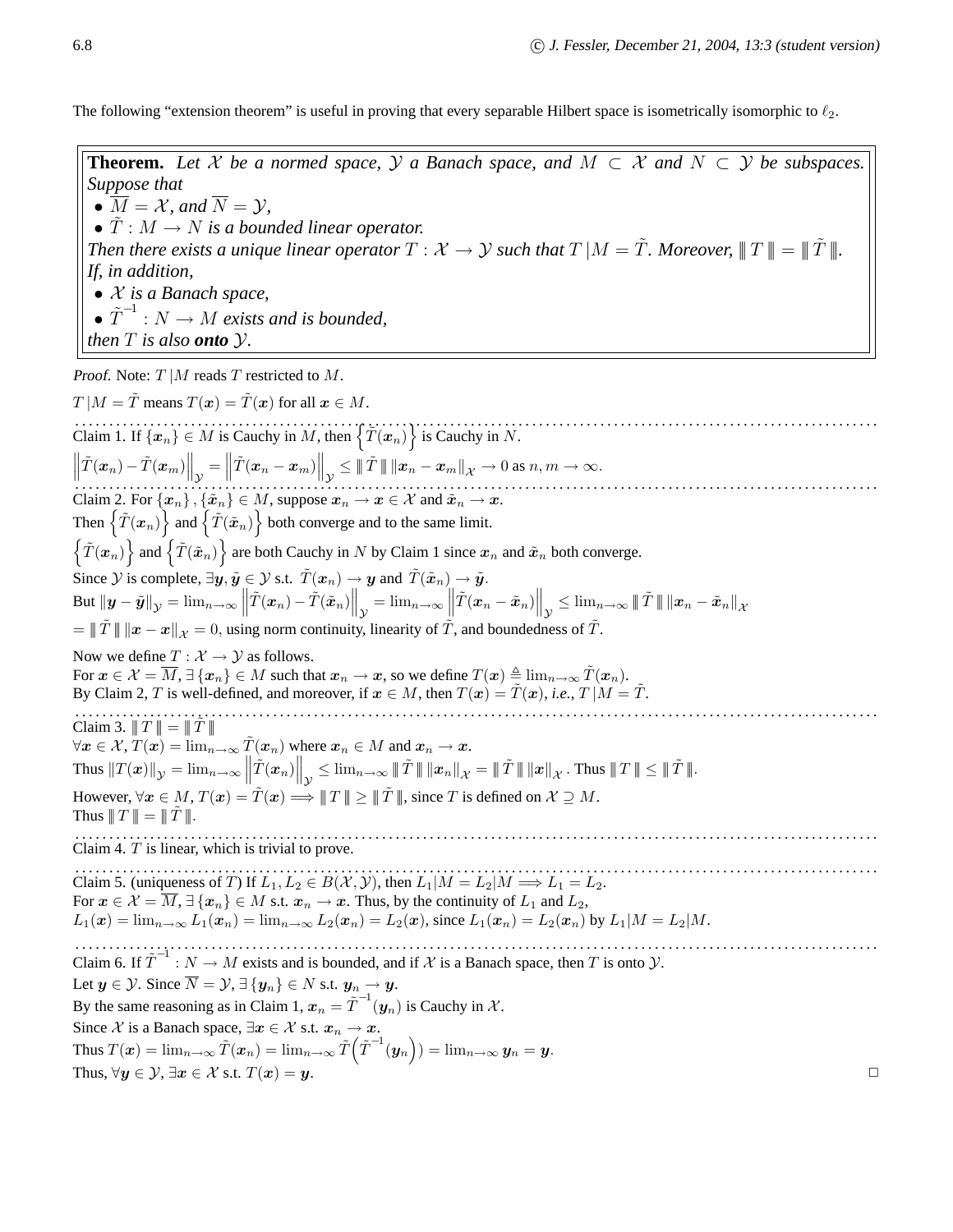The following theorem is an important application of the previous theorem.

**Theorem.** Every separable Hilbert space  $H$  is isometrically isomorphic to  $\ell_2$ .

## Proof.

H separable  $\Longrightarrow \exists$  a countable orthonormal basis  $\{e_i\}$ . (Homework.)  $\infty$ <sub>*i*=1</sub>].

Of course  $\ell_2$  has a countable orthonormal basis  $\{\tilde{\mathbf{e}}_i\}$ , where  $\tilde{\mathbf{e}}_{ij} = \delta_{i-j}$  (Kronecker).

Define  $\tilde{T}: M \to N$  to be the linear operator for which  $\tilde{T}(e_i) = \tilde{e}_i$ . (**Exercise.** Think about why "the" here—consider M.)

Then since any  $x \in M$  has form  $x = \sum_{i=1}^{n} c_i e_i$  for some  $n \in \mathbb{N}$ :

$$
\left\| \tilde{T}(\boldsymbol{x}) \right\|_2 = \left\| \tilde{T} \left( \sum_{i=1}^n c_i \boldsymbol{e}_i \right) \right\|_2 = \left\| \sum_{i=1}^n c_i \tilde{T}(\boldsymbol{e}_i) \right\|_2 = \left\| \sum_{i=1}^n c_i \tilde{\boldsymbol{e}}_i \right\|_2 = \sqrt{\sum_{i=1}^n |c_i|^2} = \left\| \sum_{i=1}^n c_i \boldsymbol{e}_i \right\|_2 = \|\boldsymbol{x}\|,
$$
\n(6-1)

so  $||T|| = 1$  on M.

Clearly  $\tilde{T}^{-1}$  exists on N and is given by  $\tilde{T}^{-1}(\tilde{e}_i) = e_i$ , so  $\|\tilde{T}\| = 1$  on N by a similar argument.

Since  $\ell_2$  is a Banach space, we have established all the conditions of the preceding theorem, so there exists a unique linear operator T from H to  $\ell_2$  that is onto  $\ell_2$  with  $|| ||T|| = ||T|| = 1$ .

Since T is bounded, it is continuous, so one can take limits as  $n \to \infty$  in (6-1) to show that  $||Tx|| = ||x||$ , so  $T$  is norm preserving.

Thus T is an isometric isomorphism for H and  $\ell_2$ , so H and  $\ell_2$  are isometrically isomorphic.  $\Box$ 

**Corollary.**  $\mathcal{L}_2$  is isometrically isomorphic to  $\ell_2$ .

A remarkable result. (Perhaps most of what is remarkable here is that  $\mathcal{L}_2$  is separable.)

A practical consequence: usually one can search for counterexamples in  $\ell_2$  (and its relatives) rather than  $\mathcal{L}_2$ . . . . . . . . . . . . . . . . . . . . . . . . . . . . . . . . . . . . . . . . . . . . . . . . . . . . . . . . . . . . . . . . . . . . . . . . . . . . . . . . . . . . . . . . . . . . . . . . . . . Example. The (different) spaces of odd and even functions in  $\mathcal{L}_2[-\pi, \pi]$  are isometrically isomorphic.

Example. Elaborating. Let  $\mathcal{H} = \mathcal{L}_2[-\pi, \pi]$  and define

$$
e_{2k} = \cos(kt) / c_{2k} \qquad e_{2k+1} = \sin(kt) / c_{2k+1}, \ k = 0, 1, 2, \dots
$$

$$
c_{2k} = \int_{-\pi}^{\pi} \cos^2(kt) dt \qquad c_{2k+1} = \int_{-\pi}^{\pi} \sin^2(kt) dt
$$

$$
\mathcal{X} = \overline{[\{e_{2k}\}]} = \{f \in \mathcal{L}_2 : f \text{ even}\} \qquad \mathcal{Y} = \overline{[\{e_{2k+1}\}]} = \{f \in \mathcal{L}_2 : f \text{ odd}\}.
$$

Then  $H$ ,  $X$ , and  $Y$  are each Banach spaces that are isometrically isomorphic to each other! And each is isometrically isomorphic to  $\ell_2$ .

Example.  $\ell_2$  is isometrically isomorphic to  $\mathcal{L}_2[-\pi, \pi]$ . (Just use the DTFT.) . . . . . . . . . . . . . . . . . . . . . . . . . . . . . . . . . . . . . . . . . . . . . . . . . . . . . . . . . . . . . . . . . . . . . . . . . . . . . . . . . . . . . . . . . . . . . . . . . . . . . . . . . . . . . . . . . . . . . . But an even stronger result holds than the above...

Every separable Hilbert space is unitarily equivalent with  $\ell_2$  or some  $\mathbb{C}^n$  [3, p. 339].

 $\infty$ <sub>*i*=1</sub>].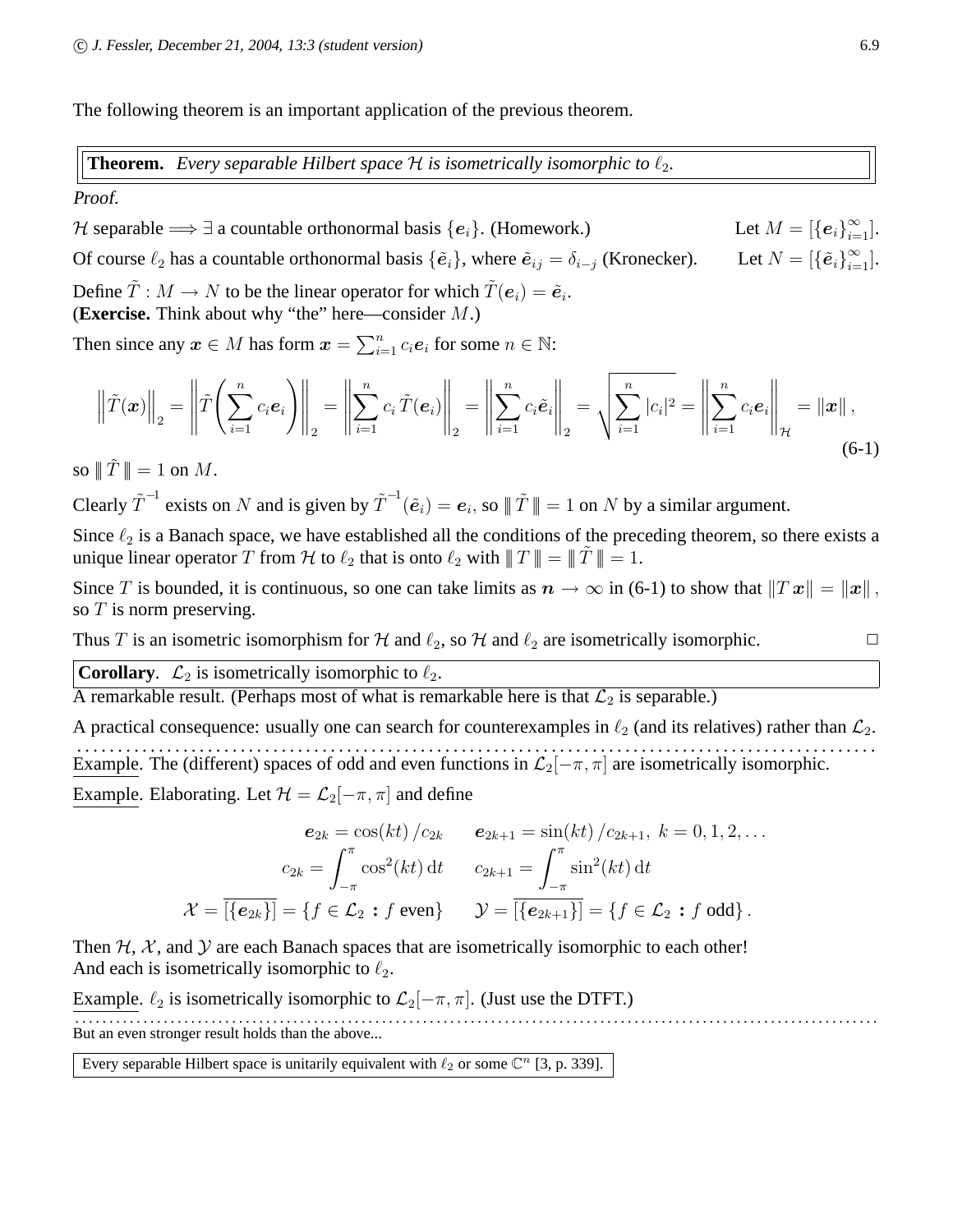**Summary**

6.10 **c** J. Fessler, December 21, 2004, 13:3 (student version)

**Insert** *5.1-5.3* **here!**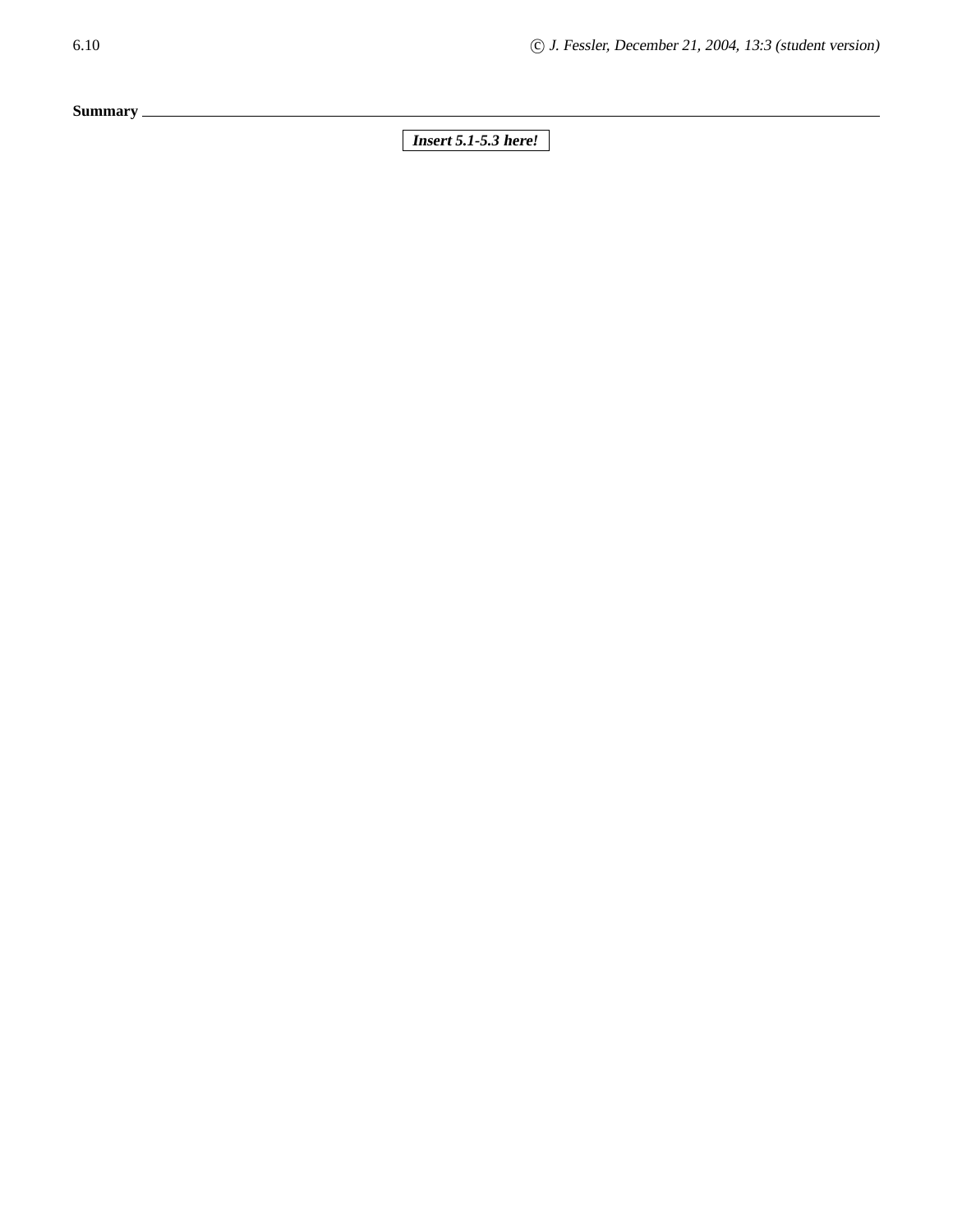*6.5*

#### **Adjoints in Hilbert spaces**

When performing optimization in inner product spaces, often we need the "transpose" of a particular linear operator. The term **transpose** only applies to matrices. The more general concept for linear operators is called the **adjoint**.

Luenberger presents adjoints in terms of general normed spaces. In my experience, adjoints most frequently arise in inner product spaces, so in the interest of time and simplicity these notes focus on that case. The treatment here generalizes somewhat the treatment in Naylor [3, p. 352].

Recall the following fact from linear algebra. If  $A: \mathbb{C}^n \to \mathbb{C}^m$  is a  $m \times n$  matrix, then

$$
\langle Ax, y\rangle_{\mathbb{C}^n} = y'Ax = (A'y)'x = \langle x, A'y\rangle_{\mathbb{C}^m}.
$$

This section generalizes the above relationship to general Hilbert spaces.

Let  $A \in B(\mathcal{X}, \mathcal{Y})$  where X and Y are Hilbert spaces. Let  $y \in \mathcal{Y}$  be a fixed vector, and consider the following functional:

> $g_{\boldsymbol{y}}:\mathcal{X}\rightarrow\mathbb{C},\text{ where }g_{\boldsymbol{y}}(\boldsymbol{x})\triangleq\left\langle A\boldsymbol{x},\,\boldsymbol{y}\right\rangle_{\mathcal{V}}.$ Y

- $g_y$  is clearly linear, since A is linear and  $\langle \cdot, y \rangle$  is linear.
- $\mathbf{y} \in [g_{\mathbf{y}}(x)] \leq \|Ax\|_{\mathcal{Y}} \|y\|_{\mathcal{Y}} \leq \|A\| \|x\|_{\mathcal{X}} \|y\|_{\mathcal{Y}}$  by Cauchy-Schwarz and since A is bounded. Thus  $g_{\mathbf{y}}$  is bounded, with  $||g_{\mathbf{y}}|| \leq ||A|| \, ||\mathbf{y}||_{\mathcal{Y}}$ .

In other words,  $g_{\mathbf{y}} \in \mathcal{X}^*$ .

**Definition.** By the Riesz representation theorem (here is where we use **completeness**), for each such  $y \in \mathcal{Y}$  there exists a unique  $z = z_y \in \mathcal{X}$  such that

$$
g_{\mathbf{y}}(\mathbf{x}) = \langle \mathbf{x}, \, \mathbf{z}_{\mathbf{y}} \rangle_{\mathcal{X}}, \qquad \forall \mathbf{x} \in \mathcal{X}.
$$

So we can define legitimately a mapping  $A^* : \mathcal{Y} \to \mathcal{X}$ , called the **adjoint** of A, by the relationship  $z_y = A^*(y)$ . The defining property of  $A^*$  is then:

$$
\langle Ax, y \rangle_{\mathcal{Y}} = \langle x, A^*(y) \rangle_{\mathcal{X}}, \ \forall x \in \mathcal{X}, \ y \in \mathcal{Y}.
$$

(At this point we should write  $A^*(y)$  rather than  $A^*y$  since we have not yet shown  $A^*$  is linear, though we will soon.)

**Lemma.**  $A^*$  is the only mapping of  $Y$  to  $X$  that satisfies the preceding equality. Proof. For any  $y \in Y$ , suppose  $\forall x \in X$  we have  $\langle Ax, y \rangle_y = \langle x, T_1(y) \rangle_x = \langle x, T_2(y) \rangle_x$ . Then  $0 = \langle x, T_1(y) - T_2(y) \rangle_{\mathcal{X}}$  so  $T_1(y) = T_2(y), \forall y \in \mathcal{Y}$ .

**Exercise.** Here are some simple facts about adjoints, all of which concur with those of Hermitian transpose in Euclidean space.

•  $\langle \alpha x, y \rangle = \langle x, \alpha^* y \rangle$  so for  $A : \mathcal{X} \to \mathcal{X}$  defined by  $A x = \alpha x$  we have  $A^* y = \alpha^* y$ . So "reuse" of the asterix is acceptable.

- $I^* = I$ , 0  $\chi^*_{\lambda \to \mathcal{Y}} = 0_{\mathcal{Y} \to \lambda}$
- $A^{\star\star} = A$  (see Thm below)
- $(ST)^* = T^*S^*$
- $(S+T)^* = S^* + T^*$
- $(\alpha A)^* = \alpha^* A^*$

Note: these last two properties are unrelated to the question of whether  $A^*$  is a linear operator! **??** 

Example. Consider  $\mathcal{X} = \mathcal{L}_2[0, 1], \mathcal{Y} = \mathbb{C}^2$ , and  $A : \mathcal{X} \to \mathcal{Y}$  is defined by

$$
y = Ax \iff y_1 = [Ax]_1 = \int_0^1 tx(t) dt, y_2 = [Ax]_2 = \int_0^1 t^2x(t) dt.
$$

We can guess that the adjoint of A is defined by  $x = A^*y \iff x(t) = (A^*y)(t) = y_1t + y_2t^2$ . This is verified easily:

$$
\langle A\bm{x},\bm{y}\rangle_{\mathcal{Y}} = y_1^*[A\bm{x}]_1 + y_2^*[A\bm{x}]_2 = y_1^* \int_0^1 tx(t) \, \mathrm{d}t + y_2^* \int_0^1 t^2 x(t) \, \mathrm{d}t = \int_0^1 x(t) \Big[ \underbrace{y_1 t + y_2 t^2}_{(A^* \bm{y})(t)} \Big]^* \, \mathrm{d}t = \langle \bm{x}, A^* \bm{y} \rangle_{\mathcal{X}}.
$$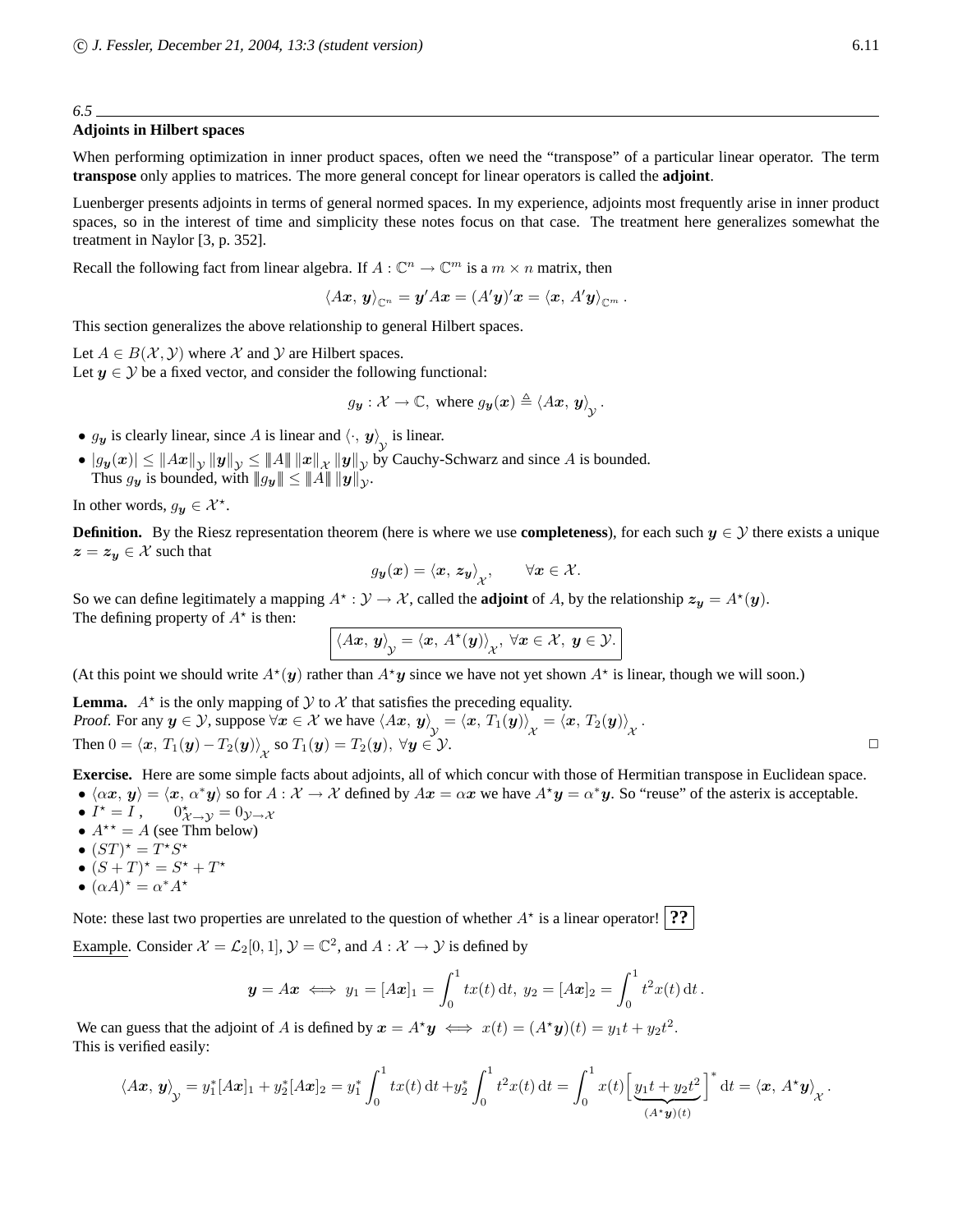**Theorem.** *Suppose*  $A \in B(X, Y)$  *where* X *and* Y *are Hilbert spaces.* • *The adjoint operator*  $A^*$  *is linear and bounded, i.e.,*  $A^* \in B(\mathcal{Y}, \mathcal{X})$ *.* •  $||A^*|| = ||A||$ •  $(A^{\star})^{\star} = A$ 

Proof.

Claim 1.  $A^*$  is linear.

 $\langle x, A^*(\alpha y + z) \rangle_{\mathcal{X}} = \langle Ax, \alpha y + z \rangle_{\mathcal{Y}} = \alpha^* \langle Ax, y \rangle_{\mathcal{Y}} + \langle Ax, z \rangle_{\mathcal{Y}} = \alpha^* \langle x, A^*(y) \rangle_{\mathcal{X}} + \langle x, A^*(z) \rangle_{\mathcal{X}}$ <br>=  $\langle x, \alpha A^*(y) + A^*(z) \rangle_{\mathcal{X}}$ , which holds for all  $x \in \mathcal{X}$  and  $y \in \mathcal{Y}$ , so  $A^*(\alpha y + z) = \alpha A^*(y$ again.

. . . . . . . . . . . . . . . . . . . . . . . . . . . . . . . . . . . . . . . . . . . . . . . . . . . . . . . . . . . . . . . . . . . . . . . . . . . . . . . . . . . . . . . . . . . . . . . . . . . . . . . . . . . . . . . . . . . . . . Claim 2.  $A^*$  is bounded and  $||A^*|| \leq ||A||$ .

$$
\left\|A^{\star} \mathbf{y}\right\|_{\mathcal{X}}^{2}=\left\langle A^{\star} \mathbf{y},\, A^{\star} \mathbf{y}\right\rangle_{\mathcal{X}}=\left\langle AA^{\star} \mathbf{y},\, \mathbf{y}\right\rangle_{\mathcal{Y}}\leq\left\|AA^{\star} \mathbf{y}\right\|_{\mathcal{Y}}\left\| \mathbf{y}\right\|_{\mathcal{Y}}\leq\left\|A\right\|\left\|A^{\star} \mathbf{y}\right\|_{\mathcal{X}}\left\| \mathbf{y}\right\|_{\mathcal{Y}}
$$

so  $||A^*y||_{\mathcal{X}} \leq ||A|| \, ||y||_{\mathcal{Y}}$  and thus  $||A^*|| \leq ||A||$  and hence  $A^* \in B(\mathcal{Y}, \mathcal{X})$ .

. . . . . . . . . . . . . . . . . . . . . . . . . . . . . . . . . . . . . . . . . . . . . . . . . . . . . . . . . . . . . . . . . . . . . . . . . . . . . . . . . . . . . . . . . . . . . . . . . . . . . . . . . . . . . . . . . . . . . . Claim 3.  $A^{\star\star} = A$ . Since we have shown  $A^* \in B(\mathcal{Y}, \mathcal{X})$ , we can legitimately define the adjoint of  $A^*$ , denoted  $A^{**}$ , as the (bounded linear) operator

that satisfies  $\left\langle A^{\star}\bm{y},\, \bm{x}\right\rangle_{\mathcal{X}}=\left\langle \bm{y},\, A^{\star\star}\bm{x}\right\rangle_{\mathcal{V}},\ \forall \bm{x}\in\mathcal{X},\bm{y}\in\mathcal{Y}.$ 

Since  $\langle y, Ax \rangle_y = \langle Ax, y \rangle_y^* = \langle x, A^* \rangle_y^*$  $\int_{\mathcal{Y}}^* = \langle x, A^*y \rangle_{\mathcal{X}}^*$  $\chi^*_{\mathcal{X}} = \langle A^{\star} \boldsymbol{y}, \boldsymbol{x} \rangle_{\mathcal{X}} = \langle \boldsymbol{y}, A^{\star \star} \boldsymbol{x} \rangle_{\mathcal{Y}},$  by the previous uniqueness arguments we see  $A^{\star \star} = A$ . . . . . . . . . . . . . . . . . . . . . . . . . . . . . . . . . . . . . . . . . . . . . . . . . . . . . . . . . . . . . . . . . . . . . . . . . . . . . . . . . . . . . . . . . . . . . . . . . . . . . . . . . . . . . . . . . . . . . . . Claim 4.  $||A^*|| = ||A||$ .  $\|.\|$ 

From Claim 2 with  $A^{\star}$ :  $||A^{\star\star}|| \leq ||A^{\star}||$  or equivalently:  $||A|| \leq ||A^{\star}$ 

**Corollary.** Under the same conditions as above:  $||A^*A|| = ||AA^*|| = ||A||^2 = ||A^*||^2$ . **Proof.** Recalling that  $||S T || \le ||S|| || T ||$  we have by the preceding theorem:

$$
||A^{\star}A|| \leq ||A^{\star}|| ||A|| = ||A||^2 = ||A^{\star}||^2,
$$

and 
$$
||Ax||^2_{\mathcal{Y}} = \langle Ax, Ax \rangle_{\mathcal{Y}} = \langle Ax, (A^*)^* x \rangle_{\mathcal{Y}} = \langle A^*Ax, x \rangle_{\mathcal{X}} \le ||A^*Ax|| \, ||x|| \le ||A^*A|| \, ||x||^2
$$

so  $||A||^2 \leq ||A^*A||$ . Combining yields the equality  $||A||^2 = ||A^*A||$ . The rest is obvious using  $A^{**} = A$ .

# **Proposition.** If  $A \in B(\mathcal{X}, \mathcal{Y})$  is invertible, where  $\mathcal{X}, \mathcal{Y}$  are Hilbert spaces, then  $A^*$  has an inverse and  $(A^*)^{-1} = (A^{-1})^*$ .

Proof.

Claim 1.  $A^* : \mathcal{Y} \to \mathcal{X}$  is one-to-one into  $\mathcal{X}$ .

Consider  $y_1, y_2 \in \mathcal{Y}$  with  $y_1 \neq y_2$ . but suppose  $A^*y_1 = A^*y_2$ , so  $A^*d = 0$  where  $d = y_2 - y_1 \neq 0$ . Thus  $\langle x, A^*d \rangle_{\chi} = 0, \ \forall x \in \mathcal{X}$  and hence  $\langle Ax, d \rangle_{\chi} = 0, \ \forall x \in \mathcal{X}$ .

Since A is invertible, we can make the "change of variables"  $z = Ax$  and hence  $\langle z, d \rangle_{\mathcal{Y}} = 0, \forall z \in \mathcal{X}$ .

But this implies  $d = 0$ , contradicting the supposition that  $d \neq 0$ . So  $A^*$  is one-to-one.

Claim 2.  $A^* : \mathcal{Y} \to \mathcal{X}$  is onto  $\mathcal{X}$ .

By the **Banach inverse theorem**, since  $A \in B(\mathcal{X}, \mathcal{Y})$  and A is invertible,  $A^{-1} \in B(\mathcal{Y}, \mathcal{X})$ , so  $A^{-1}$  has its own adjoint,  $(A^{-1})^*$ . Pick any  $z \in \mathcal{X}$ . Then for any  $x \in \mathcal{X}$ 

$$
\langle x, z \rangle = \langle A^{-1}Ax, z \rangle = \langle Ax, (A^{-1})^*z \rangle = \langle Ax, (A^{-1})^*z \rangle = \langle x, A^*(A^{-1})^*z \rangle.
$$

Y

Thus  $\boldsymbol{z} = A^{\star} \left[ (A^{-1})^{\star} \boldsymbol{z} \right]$  $\overline{y}$ ∈Y , showing that z is in the range of  $A^*$ . Since  $z \in \mathcal{X}$  was arbitrary,  $A^*$  is onto  $\mathcal{X}$ .

Claim 3.  $(A^*)^{-1} = (A^{-1})^*$ . Since  $A^*$  is one-to-one and onto  $\mathcal{X}, A^*$  is invertible. Furthermore,  $\boldsymbol{z} = A^*(A^{-1})^* \boldsymbol{z} \Longrightarrow (A^*)^{-1} \boldsymbol{z} = (A^{-1})^* \boldsymbol{z}$ ,  $\forall \boldsymbol{z} \in \mathcal{X}$ . Thus  $(A^*)^{-1} = (A^{-1})^*$ .  $\Box$ Remark.  $AB = I$  and  $BA = I \Longrightarrow A, B$  invertible and  $A^{-1} = B$ . Remark.  $AB = I$  and A invertible  $\implies A^{-1} = B$ .

$$
\Box
$$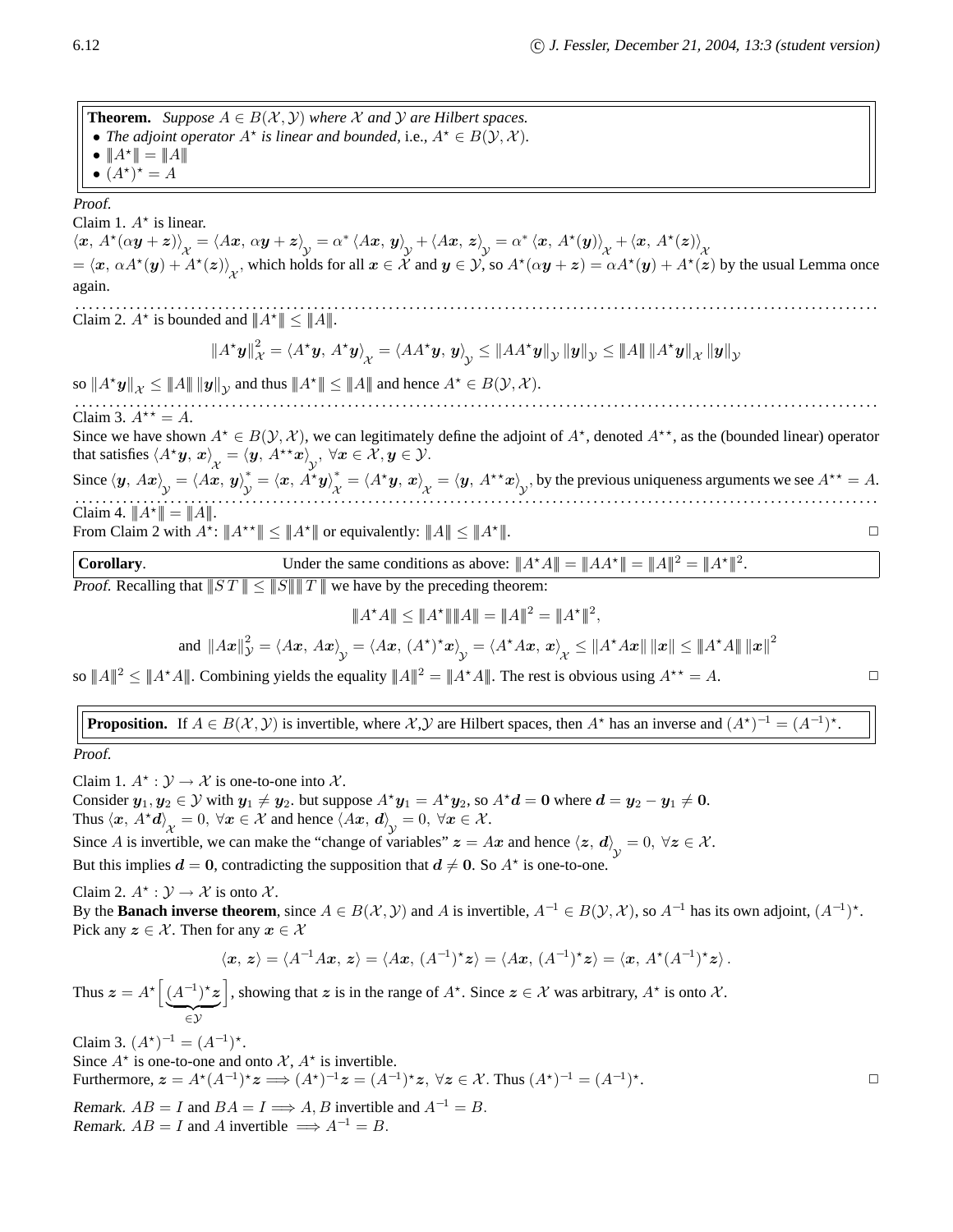**Definition.**  $A \in B(\mathcal{H}, \mathcal{H})$ , where H is a real Hilbert space, is called **self adjoint** if  $A^* = A$ .

**Exercise.** An orthogonal projection  $P_M : \mathcal{H} \to \mathcal{H}$ , where M is a closed subspace in a Hilbert space  $\mathcal{H}$ , is self adjoint. **?? Exercise.** Conversely, if  $P \in B(H, H)$  and  $P^2 = P$  and  $P^* = P$ , then P is an orthogonal projection operator. *(L6.16)* **Definition.** A self-adjoint bounded linear operator A on a Hilbert space H is **positive semidefinite** iff  $\langle x, Ax \rangle > 0$ ,  $\forall x \in H$ . Remark. It is easily shown that  $\langle x, Ax \rangle$  is real when A is self-adjoint.

Example. When M is a Chebyshev subspace in an inner product space, is  $P_M$  a self-adjoint operator? **??** 

Unitary operators **Unitary operators** (Caution: the proof on [3, p. 358] is incomplete w.r.t. the "onto" aspects.)

We previously defined **unitary operators**; we now examine the adjoints of these.

**Theorem.** *Suppose*  $U \in B(\mathcal{X}, \mathcal{Y})$  *where*  $\mathcal{X}, \mathcal{Y}$  *are Hilbert spaces. Then the following are equivalent: 1. U is unitary,* i.e., *U is an isomorphism (linear, onto, and one-to-one) and*  $\langle Ux, Uz \rangle = \langle x, z \rangle$ ,  $\forall x, z \in \mathcal{X}$ , 2.  $U^*U = I$  *and*  $UU^* = I$ *,* 3. U is invertible with  $U^{-1} = U^*$ .

Proof. (2  $\Longrightarrow$  3) and (3  $\Longrightarrow$  1) are obvious.

 $(1 \implies 2)$  If U is unitary then for all  $x, z \in \mathcal{X}$ :  $\langle x, z \rangle_{\mathcal{X}} = \langle Ux, Uz \rangle = \langle U^*Ux, z \rangle$ , so  $U^*Ux = x$ ,  $\forall x \in \mathcal{X}$  so  $U^*U = I_{\mathcal{X}}$ .<br>For any  $U \subseteq \mathcal{Y}$  since II is onto these spite as  $x \in \mathcal{X}$  of II is  $U$ . For any  $y \in Y$ , since U is onto there exists an  $x \in \mathcal{X}$  s.t.  $Ux = y$ . Thus  $UU^*y = UU^*Ux = UI_{\mathcal{X}}x = Ux = y$ . Since  $y \in Y$  was arbitrary,  $UU^* = I_Y$ .

Remark. A corollary is that if U is unitary, then so is  $U^*$ .

Remark. To see why we need *both*  $U^{\star}U = I$  and  $UU^{\star} = I$  above, consider  $U = \begin{bmatrix} 1 & 1 \\ 0 & 1 \end{bmatrix}$ 0 , for which  $U^{\star}U = I$  but U is not onto.

Example.

Consider  $\mathcal{X} = \mathcal{Y} = \ell_2$  and the (linear) discrete-time convolution operator  $A : \ell_2 \to \ell_2$  defined by

$$
z = Ax \iff z_n = \sum_{k=-\infty}^{\infty} h_{n-k}x_k, \quad n \in \mathbb{Z},
$$

where we assume that  $h \in \ell_1$ , which is equivalent to BIBO stability. We showed previously that  $||Ax||_2 \le ||h||_1 ||x||_2$ , so A is bounded with  $||A|| \le ||h||_1$ , so A has an adjoint. (Later we will show  $||A|| = ||H||_{\infty}$  where H is the frequency response of h.)

Since A is bounded, it is legitimate to search for its adjoint:

$$
\langle A\boldsymbol{x},\boldsymbol{y}\rangle=\sum_{n=-\infty}^{\infty}y_n^*\left[\sum_{k=-\infty}^{\infty}x_kh_{n-k}\right]=\sum_{k=-\infty}^{\infty}x_k\left[\sum_{n=-\infty}^{\infty}y_nh_{n-k}^*\right]^*=\sum_{k=-\infty}^{\infty}x_k[A^*\boldsymbol{y}]_k^*=\langle \boldsymbol{x},A^*\boldsymbol{y}\rangle,
$$

where the adjoint is

$$
[A^{\star} \mathbf{y}]_k = \sum_{n=-\infty}^{\infty} h_{n-k}^* y_n \Longrightarrow [A^{\star} \mathbf{y}]_n = \sum_{k=-\infty}^{\infty} h_{k-n}^* y_k,
$$

which is convolution with  $\{h_{k-n}^*\}.$ 

When is A self adjoint? When  $h_l = h_{-l}^*,$  *i.e.*,  $h$  is **Hermitian symmetric**.  $-l$ 

When is A unitary? When  $h_n * h_{-n}^* = \delta[n]$ , *i.e.*, when  $|H(\omega)|^2 = 1$ .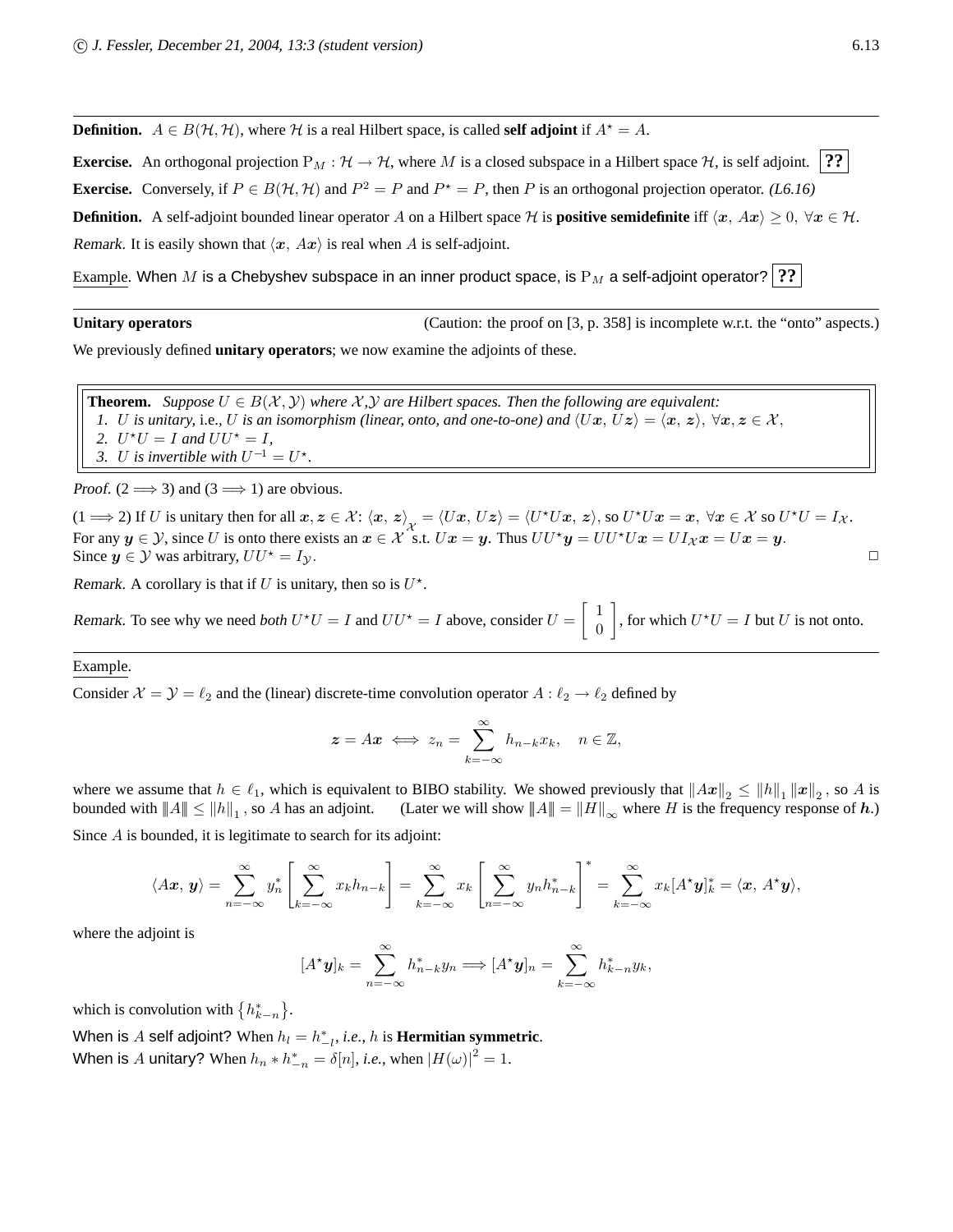*6.6*

#### **Relations between the four spaces**

The following theorem relates the null spaces and range spaces of a linear operator and its adjoint.

Remark. Luenberger uses the notation  $|R(A)|$  but this seems unnecessary since  $R(A)$  is a subspace.

| <b>Theorem.</b> If $A \in B(\mathcal{X}, \mathcal{Y})$ where $\mathcal{X}, \mathcal{Y}$ are Hilbert spaces, then                                  |  |  |  |  |
|---------------------------------------------------------------------------------------------------------------------------------------------------|--|--|--|--|
| 1. ${R(A)}^{\perp} = N(A^*),$ 2. $\overline{R(A)} = {N(A^*)}^{\perp},$<br>3. ${R(A^*)}^{\perp} = N(A),$ 4. $\overline{R(A^*)} = {N(A)}^{\perp}$ . |  |  |  |  |
|                                                                                                                                                   |  |  |  |  |

Proof.

Claim 1.  ${R(A)}^{\perp} = N(A^*)$ Pick  $z \in N(A^*)$  and any  $y \in R(A)$ , so  $y = Ax$  for some  $x \in \mathcal{X}$ . Now  $\langle y, z \rangle_{\mathcal{V}} = \langle Ax, z \rangle_{\mathcal{V}} = \langle x, A^*z \rangle_{\mathcal{X}} = \langle x, \mathbf{0} \rangle_{\mathcal{X}} = 0.$ Thus  $z \in N(A^*) \Longrightarrow z \in \{R(A)\}^{\perp}$  since  $y \in R(A)$  was arbitrary. So  $N(A^*) \subset \{R(A)\}^{\perp}$ . Now pick  $y \in \{R(A)\}^\perp$ . Then for all  $x \in \mathcal{X}$ ,  $0 = \langle Ax, y \rangle_{\mathcal{X}} = \langle x, A^*y \rangle_{\mathcal{X}}$ . So  $A^*y = 0$ , *i.e.*,  $y \in N(A^*)$ . Since  $y \in \{R(A)\}^{\perp}$  was arbitrary,  $\{R(A)\}^{\perp} \subset N(A^*)$ . Combining:  $\{R(A)\}^{\perp} = N(A^*)$ . . . . . . . . . . . . . . . . . . . . . . . . . . . . . . . . . . . . . . . . . . . . . . . . . . . . . . . . . . . . . . . . . . . . . . . . . . . . . . . . . . . . . . . . . . . . . . . . . . . . . . . . . . . . . . . . . . . . . . Claim 2.  $\overline{R(A)} = \{N(A^*)\}^{\perp}$ , Taking the orthogonal complement of part  $1$  yields  ${R(A)}^{\perp \perp} = N(A^*)^{\perp}$ . Recall from proposition 3.4-1 that  $S^{\perp \perp} = [S]$  when S is a subset in a Hilbert space. Since  $R(A)$  is a subspace,  $[R(A)] = R(A)$ .

. . . . . . . . . . . . . . . . . . . . . . . . . . . . . . . . . . . . . . . . . . . . . . . . . . . . . . . . . . . . . . . . . . . . . . . . . . . . . . . . . . . . . . . . . . . . . . . . . . . . . . . . . . . . . . . . . . . . . . Parts 3 and 4 follow by applying 1 and 2 to  $A^*$  and using the fact that  $A^{**} = A$ .

Example. (To illustrate why we need closure in  $\overline{R(A)}$  above. Modified from [4, p. 156].) Consider the linear operator  $A : \ell_2 \to \ell_2$  defined by  $Ax = (x_1, x_2/\sqrt{2}, x_3/\sqrt{3}, \ldots)$ . Clearly  $x \in \ell_2 \implies Ax \in \ell_2$  and  $||Ax|| \le ||x||$ , so A is bounded (and hence continuous). In fact  $||A|| = 1$  (consider  $x = e_1$ ). Clearly  $R(A)$  includes all finitely nonzero sequences, so  $R(A) = \ell_2$ . However,  $y = (1, 1/2, 1/3, ...) \notin R(A)$  (Why not?) yet  $y \in \ell_2$ , so  $R(A)$  is not closed.

This problem never arises in finite-dimensional spaces!

Example. Consider  $A : \ell_2 \to \ell_2$  defined by the **upsampling** operator:  $Ax = (x_1, 0, x_2, 0, x_3, 0 \ldots)$ . It is easily shown that A is bounded and  $||A|| = 1$ . One can verify that the adjoint operation is **downsampling**:  $A^*y = (y_1, y_3, y_5, \ldots)$ . Clearly  $R(A^*) = \ell_2$  and  $N(A) = \{0\} = [R(A^*)]^{\perp}$ . Furthermore,  $R(A) = \overline{[\cup_{i=0}^{\infty} e_{2i+1}]}$  and  $N(A^*) = \overline{[\cup_{i=1}^{\infty} e_{2i}]}$  and these two spaces are orthogonal complements of one another.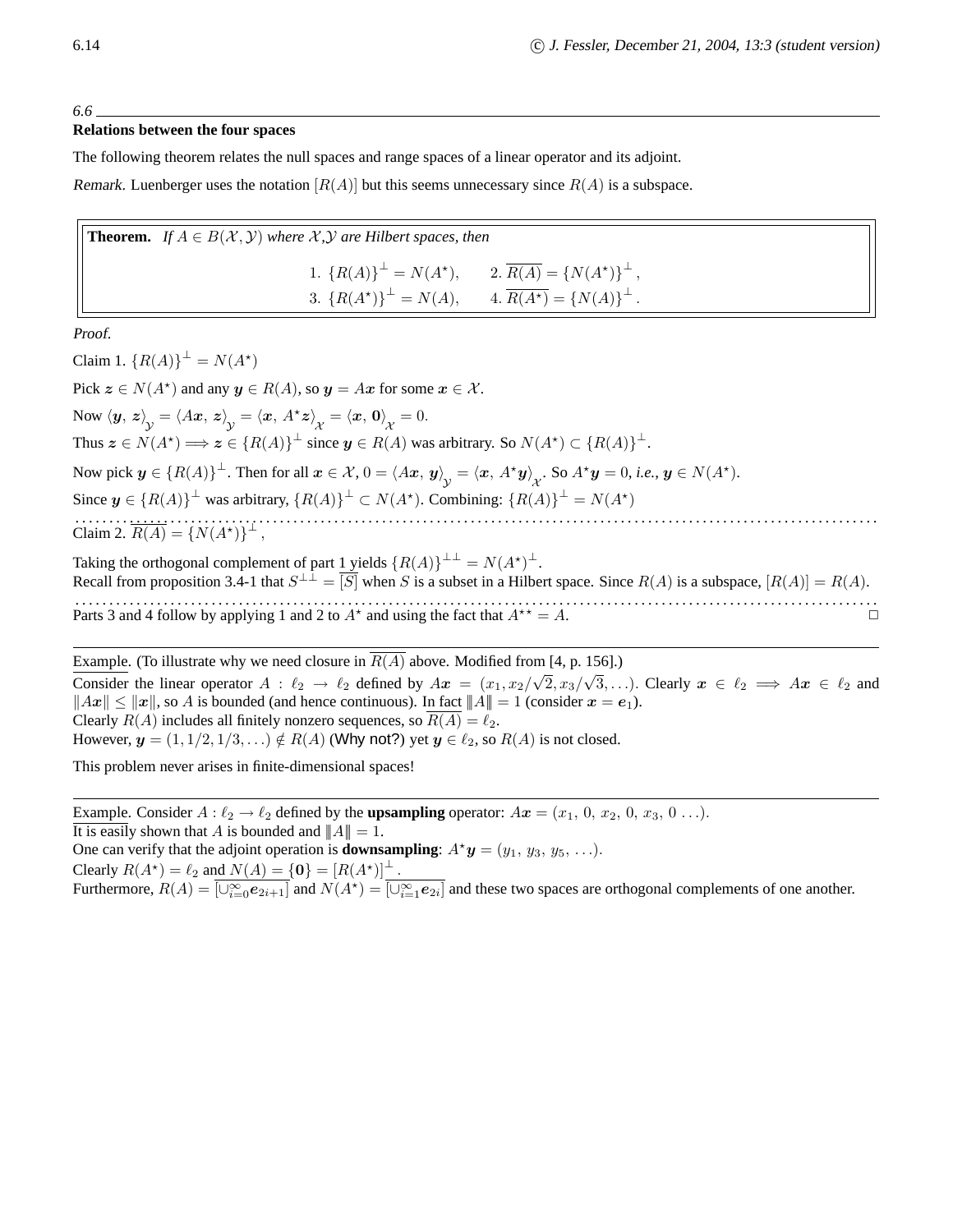Example. Consider  $A: \mathcal{L}_2[\mathbb{R}] \to \mathcal{L}_2[\mathbb{R}]$  (which is complete [3, p. 589]) defined by the shifted filtering operator:

$$
y = Ax \iff y(t) = (Ax)(t) = \int_{-\infty}^{\infty} \operatorname{sinc}^2(t - 3 - \tau) x(\tau) d\tau,
$$

where  $\text{sinc}(t) = \frac{\sin(\pi t)}{\pi t}$  or unity if  $t = 0$ . The adjoint is

$$
(A^* \mathbf{y})(t) = \int_{-\infty}^{\infty} \operatorname{sinc}^2(t + 3 - \tau) y(\tau) d\tau.
$$

The nullspace of  $A^*$  consists of signals in  $\mathcal{L}_2$  whose spectrum is zero over the frequencies  $(-1/2, 1/2)$ . The range of A is all signals in  $\mathcal{L}_2$  that are band-limited to that same range, so the orthogonal complement is the same as  $N(A^*)$ . (Picture).

**Exercise.** Why did I use  $\text{sinc}^2(\cdot)$  rather than  $\text{sinc}(\cdot)$ ? 2?

## **Duality relations for convex cones skip**

*6.8*

**Geometric interpretation of adjoints** (Presented in terms of general adjoints.) skip

When  $A \in B(\mathcal{X}, \mathcal{Y})$  with  $\mathcal X$  and  $\mathcal Y$  Hilbert spaces, consider the following **hyperplane**s:

 $V_1 = \left\{ \boldsymbol{x} \in \mathcal{X} : \ \left\langle \boldsymbol{x},\, A^\star \boldsymbol{y} \right\rangle_{\mathcal{X}} = 1 \right\} \text{ for some } \boldsymbol{y} \in \mathcal{Y}, \qquad V_2 = \left\{ \boldsymbol{y} \in \mathcal{Y} : \ \left\langle A \boldsymbol{x}_0,\, \boldsymbol{y} \right\rangle_{\mathcal{Y}} = 1 \right\} \text{ for some } \boldsymbol{x}_0 \in \mathcal{X}.$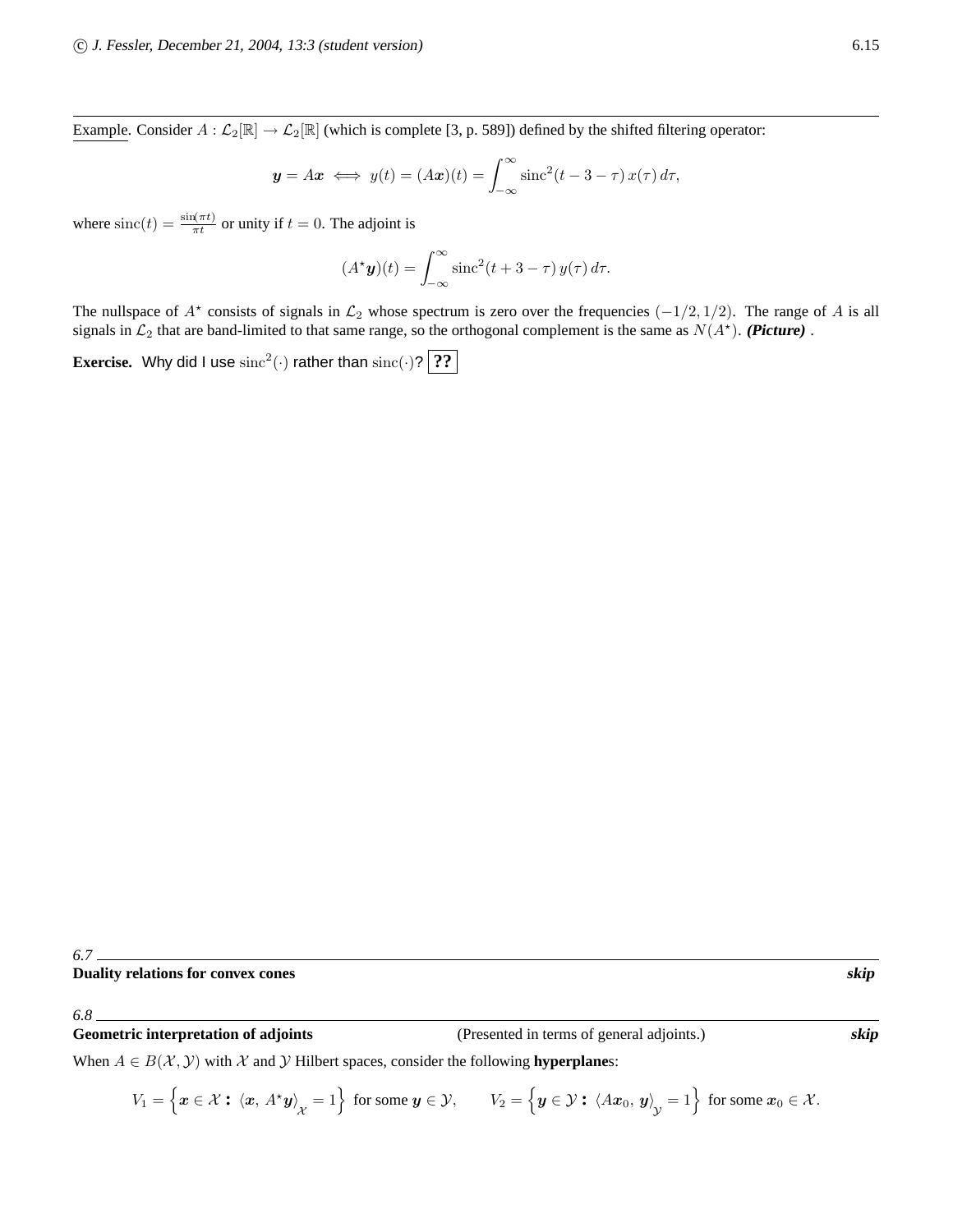#### **Optimization in Hilbert spaces**

Consider the problem of "solving"  $y = Ax$ , where  $y \in Y$  is given,  $x \in X$  is unknown,  $A \in B(X, Y)$  is given, and X and Y are Hilbert spaces. For any such  $y$ , there are three possibilities for  $x$ :

- a unique solution,
- no solution,
- multiple solutions.

If A is invertible, then there is a unique solution  $x = A^{-1}y$ , which is the least interesting case.

*6.9*

**The normal equations** (No exact solutions, so we seek a minimum-norm, unconstrained approximation.)

We previously explored the normal equations in a setting where  $R(A)$  was finite dimensional. Now we have the tools to generalize.

The following theorem illustrates the fundamental role of adjoints in optimization.

**Theorem.** *Let*  $A \in B(\mathcal{X}, \mathcal{Y})$  *where*  $\mathcal X$  *and*  $\mathcal Y$  *are Hilbert spaces. For a fixed*  $y \in Y$ *, a vector*  $x \in X$  *minimizes*  $||y - Ax||_Y$  *iff*  $A^*Ax = A^*y$ *.* 

*Proof.* Consider the subspace  $M = R(A)$ . Then the minimization problem is equivalent to  $\inf_{m \in M} ||y - m||$ . By the pre-projection theorem,  $m_{\star} \in M$  achieves the infimum iff  $y - m_{\star} \perp M$ , *i.e.*,  $y - m_{\star} \in M^{\perp} = [R(A)]^{\perp} = N(A^{\star})$ , by a previous theorem. Thus,  $0 = A^*(y - m_x) = A^*y - A^*Ax$ , for some  $x \in \mathcal{X}$ .

- There is no claim of existence here, since  $R(A)$  might not be closed.
- There is no claim of uniqueness of  $x_*$  here, since although  $m_*$  will be unique, there may be multiple solutions to  $m_* = Ax$ .
- If a minimum distance solution  $x<sub>*</sub>$  exists and  $A<sup>*</sup>A$  is invertible, then the solution is unique and has the familiar form:

$$
\boldsymbol{x}_{\star} = (A^{\star}A)^{-1}A^{\star}\boldsymbol{y}.
$$

Example. Find minimum-norm approximation to  $y \in \mathcal{H}$  of the form  $\hat{y} = \sum_{i=1}^{n} \alpha_i x_i$ , where the  $x_i$ 's are linearly independent vectors in  $H$ .

We know how to solve this from Ch. 3, but the operator notation provides a concise expression.

Define the operator  $A \in B(\mathbb{C}^n, \mathcal{H})$  by

$$
A\alpha \triangleq \sum_{i=1}^{n} \alpha_i x_i
$$
 where  $\alpha = (\alpha_1, \dots, \alpha_n)$ .

Note that  $||A\alpha|| = \sqrt{\alpha' G\alpha} \le \sqrt{\lambda_{\max}(G)} ||\alpha||$  where  $G = A^*A$  is the Gram matrix. Since the  $x_i$ 's are linearly independent,  $G$ is symmetric positive definite so its eigenvalues are real and positive. So A is bounded and  $||A|| = \sqrt{\lambda_{\max}(G)}$ .

Our goal is to minimize  $\|\mathbf{y} - A\alpha\|$  over  $\alpha \in \mathbb{C}^n$ . By the preceding theorem, the optimal solution must satisfy  $A^*A\alpha = A^*\mathbf{y}$ . What is  $A^* : \mathcal{H} \to \mathbb{C}^n$  here? Recall we need  $\langle A\alpha, y \rangle_{\mathcal{H}} = \langle \alpha, A^*y \rangle_{\mathbb{C}^n}, \forall \alpha \in \mathbb{C}^n$ , so

$$
\left\langle A\boldsymbol{\alpha},\boldsymbol{y}\right\rangle_{\mathcal{H}}=\left\langle \sum_{i=1}^{n}\alpha_{i}\boldsymbol{x}_{i},\boldsymbol{y}\right\rangle_{\mathcal{H}}=\sum_{i=1}^{n}\alpha_{i}\left\langle \boldsymbol{x}_{i},\boldsymbol{y}\right\rangle_{\mathcal{H}}=\sum_{i=1}^{n}\alpha_{i}\left\langle \boldsymbol{y},\boldsymbol{x}_{i}\right\rangle_{\mathcal{H}}^{*}=\sum_{i=1}^{n}\alpha_{i}[A^{\star}\boldsymbol{y}]_{i}^{*}=\left\langle \boldsymbol{\alpha},\thinspace A^{\star}\boldsymbol{y}\right\rangle_{\mathbb{C}^{n}},
$$

where we see that  $[A^{\star}\boldsymbol{y}]_i = \langle \boldsymbol{y}, \, \boldsymbol{x}_i \rangle_{\mathcal{H}}$  and hence

$$
A^{\star}\boldsymbol{y}=\left(\left\langle \boldsymbol{y},\,\boldsymbol{x}_1\right\rangle_{\mathcal{H}},\ldots,\left\langle \boldsymbol{y},\,\boldsymbol{x}_n\right\rangle_{\mathcal{H}}\right).
$$

Thus one can easily show that  $A^*Ax = A^*y$  is equivalent to the usual normal equations.

So no computational effort has been saved, but the notation is more concise. Furthermore, the notation  $(A^*A)^{-1}A^*y$  is comfortingly similar to the notation  $(A'A)^{-1}A'y$  that we use for the least-squares solution of linear systems of equations in Euclidean space. So with everything defined appropriately, the generalization to arbitrary Hilbert spaces is very natural.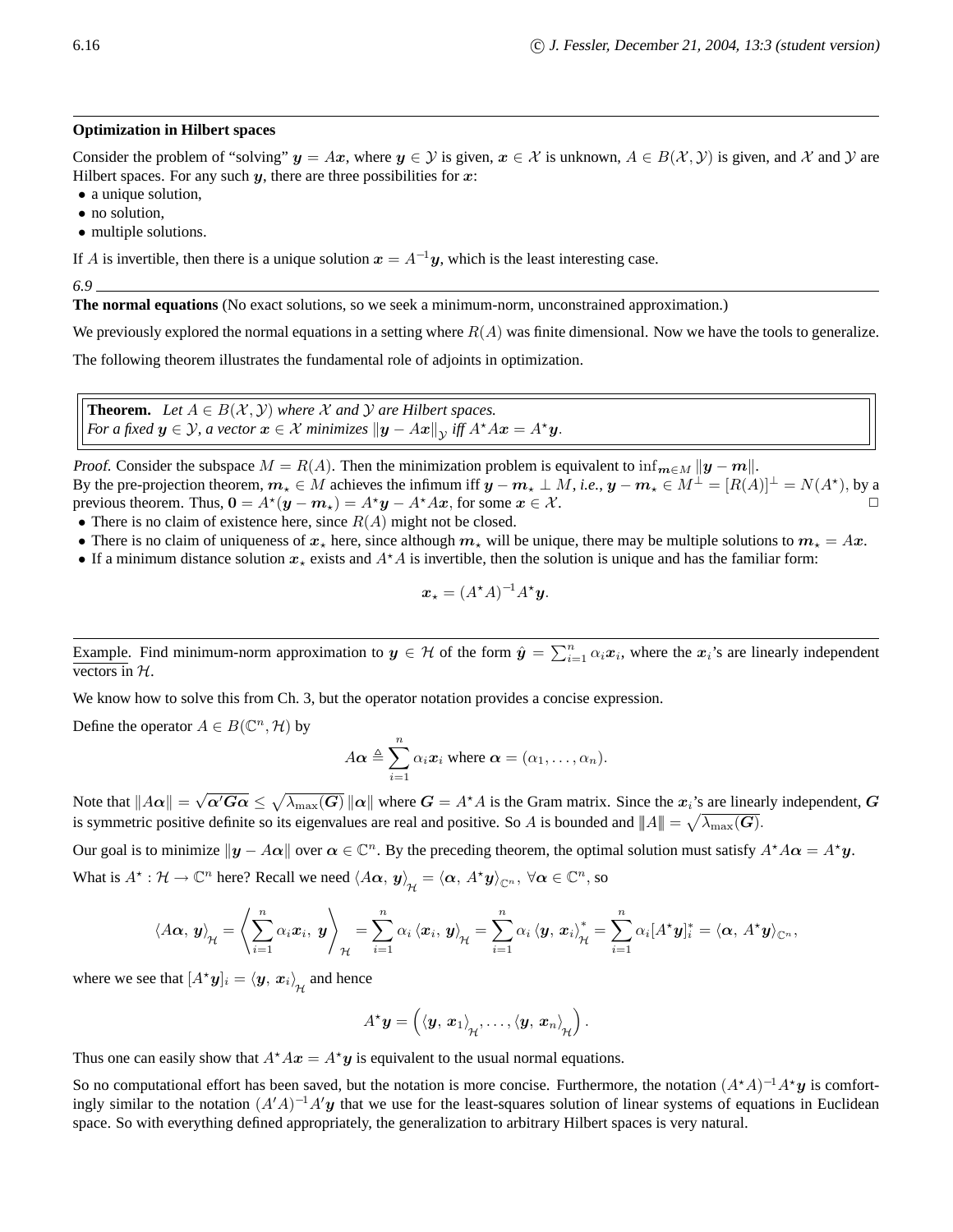#### *6.10*

**The dual problem** (for minimum norm solutions)

If  $y = Ax$  has multiple solutions, then in some contexts it is reasonable to choose the solution that minimizes some type of norm.

However, the appropriate norm is not necessarily the norm induced by the inner product. **Exercise.** Generalize Luenberger's treatment to weighted norms.

**Theorem.** Let  $\mathcal X$  and  $\mathcal Y$  be Hilbert spaces and  $A \in B(\mathcal X, \mathcal Y)$ . Suppose  $y \in R(A)$  is given, i.e.,  $y = Ax_0$  for some  $x_0 \in \mathcal X$ . Assume that  $R(A^*)$  is closed in  $X$ . **ERROR** in **Luenberger p.** 161. *The* unique *vector*  $x_{\star} \in \mathcal{X}$  *having minimum norm and satisfying*  $Ax = y$  *is characterized by:* 

$$
\boldsymbol{x}_{\star} = \{A^{\star}\boldsymbol{z} : AA^{\star}\boldsymbol{z} = \boldsymbol{y}, \ \boldsymbol{z} \in \mathcal{Y}\}.
$$

Proof. Since  $x_0$  is one solution to  $Ax = y$ , the general solution has the form  $x = x_0 - m$ , where  $m \in M \triangleq N(A)$ . In other words, we seek the minimum norm vector in the linear variety

$$
V = \{ \mathbf{x} \in \mathcal{X} : A\mathbf{x} = \mathbf{y} \} = \{ \mathbf{x}_0 - \mathbf{m} : \mathbf{m} \in M \}.
$$

Since A is continuous,  $N(A)$  is a closed subspace (homework). Thus V is a closed linear variety in a Hilbert space, and as such has a *unique* element  $x<sub>*</sub>$  of minimum norm by the (generalized) projection theorem, and that element is characterized by the two conditions  $x_* = x_0 - m_* \perp M$ , and  $x_* \in V$ .

Since  $R(A^*)$  was assumed closed, by the previous "4-space" theorem we have  $M^{\perp} = \{N(A)\}^{\perp} = \overline{R(A^*)} = R(A^*)$ . Thus  $x_* \perp M \Longrightarrow x_* \in M^{\perp} = R(A^*) \Longrightarrow x_* = A^* z$  for some  $z \in \mathcal{Y}$ . (There may be more than one such  $z$ .)<br>are many such  $z$  values!) Furthermore,  $x_* \in V \Longrightarrow Ax_* = y \Longrightarrow AA^*z = y.$  ( $x_*$  is unique even if there are many such z values!) . . . . . . . . . . . . . . . . . . . . . . . . . . . . . . . . . . . . . . . . . . . . . . . . . . . . . . . . . . . . . . . . . . . . . . . . . . . . . . . . . . . . . . . . . . . . . . . . . . . . . . . . . . . . . . . . . . . . . .

If  $AA^*$  is invertible, then the minimum norm solution has the form:

$$
x_{\star} = A^{\star} (AA^{\star})^{-1} y.
$$

. . . . . . . . . . . . . . . . . . . . . . . . . . . . . . . . . . . . . . . . . . . . . . . . . . . . . . . . . . . . . . . . . . . . . . . . . . . . . . . . . . . . . . . . . . . . . . . . . . . . . . . . . . . . . . . . . . . . . . Example.  $\mathcal{X} = \mathbb{R}^3$ ,  $\mathcal{Y} = \mathbb{R}^2$ ,  $A = \begin{bmatrix} 1 & 0 & 1 \\ 0 & 1 & 1 \end{bmatrix}$ ,  $\mathbf{y} = (3, 3)$ . There are multiple solutions including  $x_1 = (0, 0, 3)$  and  $x_2 = (3, 3, 0)$  and convex combinations thereof. Here  $A^* = A^T$  so  $AA^* = \begin{bmatrix} 2 & 1 \\ 1 & 2 \end{bmatrix}$ ,  $[AA^*]^{-1} = \frac{1}{3}$  $\begin{bmatrix} 2 & -1 \\ -1 & 2 \end{bmatrix}$ ,  $\boldsymbol{z} = [A A^{\star}]^{-1} \boldsymbol{y} = \begin{bmatrix} 1 \\ 1 \end{bmatrix}$ 1 and  $x_{\star} = A^{\star} z = (1, 1, 2).$ Of course  $x_{\star}$  has a smaller 2-norm than the other solutions above. However,  $x_1$  is more "sparse" which can be important in some applications. Example.  $\mathcal{X} = \mathbb{R}^1$ ,  $\mathcal{Y} = \mathbb{R}^2$ ,  $A = \begin{bmatrix} 1 \\ 1 \end{bmatrix}$ 1  $\bigg]$ ,  $\boldsymbol{y} = (2, 2)$ . Then, using MATLAB's pinv function,  $\hat{\boldsymbol{x}} = 2$ .

In this case,  $AA^* = \begin{bmatrix} 1 & 1 \\ 1 & 1 \end{bmatrix}$ , so there are multiple solutions to  $AA^*z = y$ , each of which leads to the same  $\hat{x} = A^*z$  however! . . . . . . . . . . . . . . . . . . . . . . . . . . . . . . . . . . . . . . . . . . . . . . . . . . . . . . . . . . . . . . . . . . . . . . . . . . . . . . . . . . . . . . . . . . . . . . . . . . . . . . . . . . . . . . . . . . . . . . Example. The "downsampling by averaging" operator  $A : \ell_2 \to \ell_2$  is defined by  $A\mathbf{x} = (x_1/2 + x_2/2, x_3/2 + x_4/2, \ldots).$ One can show that this is bounded with  $||A|| = 1/\sqrt{2}$ , since  $||[1/2 \ 1/2]|| = 1/\sqrt{2}$ .

The adjoint is  $A^*y = (y_1/2, y_1/2, y_2/2, y_2/2, \ldots)$ , so  $AA^*z = (z_1/2, z_2/2, \ldots) = \frac{1}{2}z \implies AA^* = \frac{1}{2}I$ . So  $z = 2y$ . Thus  $x_{\star} = A^{\star} z = 2A^{\star} y = (y_1, y_1, y_2, y_2, \ldots)$ , which is a sensible solution in this application.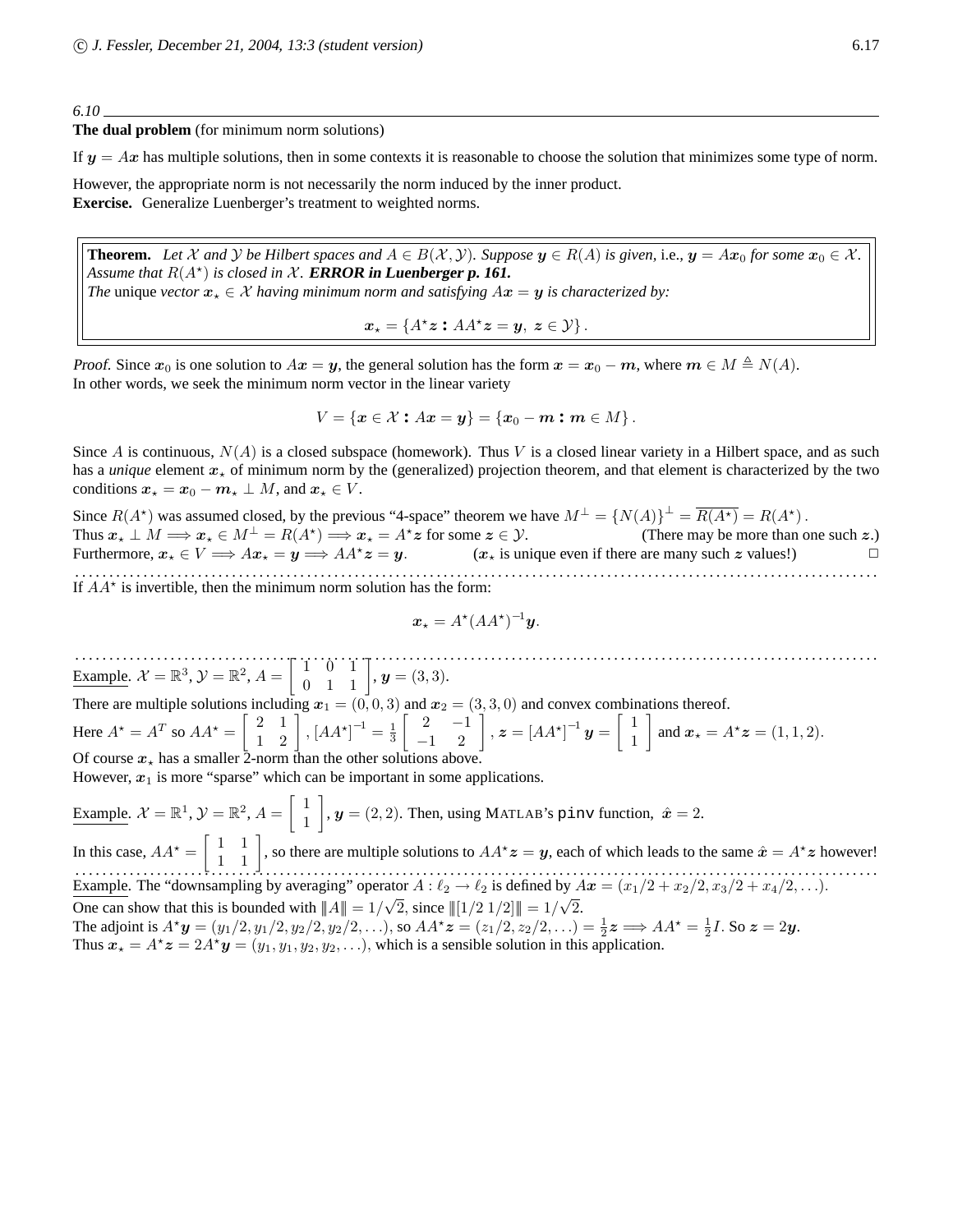#### **Pseudo-inverse operators**

This concept allows a more general treatment of finding "solutions" to  $Ax = y$ , regardless of how many such solutions.

**Definition.** Let X and Y be Hilbert spaces with  $A \in B(\mathcal{X}, \mathcal{Y})$  and  $R(A)$  closed in Y. For any  $y \in \mathcal{Y}$ , define the following linear variety:

$$
V_{\mathbf{y}} = \left\{ \boldsymbol{x}_1 \in \mathcal{X} : \left\| A\boldsymbol{x}_1 - \boldsymbol{y} \right\|_{\mathcal{Y}} = \min_{\boldsymbol{x} \in \mathcal{X}} \left\| A\boldsymbol{x} - \boldsymbol{y} \right\|_{\mathcal{Y}} \right\}.
$$

Among all vectors  $x_1 \in V_y$ , let  $x_0$  be the unique vector of minimum norm  $\|\cdot\|_{\mathcal{X}}$ . The **pseudo-inverse**  $A^+$  of A is the operator mapping each y in Y into its corresponding  $x_0$ . So  $A^+ : Y \to X$ .

Note: closure of  $R(A)$  usually arises from one of X or Y being finite dimensional.

This definition is legitimate since  $\min_{x \in \mathcal{X}} ||y - Ax|| = \min_{m \in M = R(A)} ||y - m||$  where  $R(A)$  is assumed closed. By the projection theorem there is a unique  $\hat{y} \in M = R(A)$  of minimum distance to y. However, the linear variety  $V = \{x \in \mathcal{X} : \hat{y} = Ax\}$  may nevertheless contain multiple points.

What about uniqueness of the vector having minimum norm?

The set  $\{x_1 \in \mathcal{X} : Ax_1 = \hat{y}\}\$ is a linear variety, a translate of  $N(A)$ , which is closed. Why? **??** So by the Ch. 3 theorem on minimizing norms within a linear variety,  $x_0$  is unique. Thus  $A^+$  is well defined.

If A is invertible, then  $x_0 = A^{-1}y$  will of course be the minimizer, in which case we have  $A^+ = A^{-1}$ .



Often  $A^+$  is many-to-one since many y vectors will map to the same  $x_0$ .

**Geometric interpretation** (The above definition is algebraic.)

Since  $N(A)$  is a closed subspace in the Hilbert space X, by the theorem on orthogonal complements we have

$$
\mathcal{X}=N(A)\oplus\left\{N(A)\right\}^{\perp}.
$$

Similarly, since we have assumed that  $R(A)$  is closed (and it is a subspace):

$$
\mathcal{Y}=R(A)\oplus\left\{R(A)\right\}^{\perp}.
$$

When restricted to the subspace  $\{N(A)\}^{\perp}$ , the operator A is a mapping from  $\{N(A)\}^{\perp}$  to  $R(A)$  (of course). Between these spaces, A is **one-to-one**, due to the following Lemma.

Thus A has a linear inverse on  $R(A)$  that maps each point in  $R(A)$  back into a point in  $\{N(A)\}^{\perp}$ . This inverse defines  $A^{+}$  on  $R(A)$ . To define  $A^+$  on all of  $\mathcal Y$ , define  $A^+y = 0$  for  $y \in \{R(A)\}^{\perp}$ .

One way to write this is:  $A^+ = \left[ A \mid \{ N(A) \}^\perp \right]^{-1} P_{R(A)}$ .

**Lemma.** Let  $A : \mathcal{X} \to \mathcal{Y}$  be a linear operator on a Hilbert space  $\mathcal{X}$ .

If  $S \subseteq \{N(A)\}^{\perp}$ , then A is one-to-one on S.

Proof. Suppose  $As_1 = As_2$ . where  $s_1, s_2 \in S \subseteq \{N(A)\}^{\perp}$ , which is a subspace, so  $s = s_1 - s_2 \in \{N(A)\}^{\perp}$ . By the linearity of A, we have  $As = 0$ , so  $s \in N(A)$ . Thus  $s = 0$  and hence  $s_1 = s_2$ . So A is one-to-one on S.

*6.11*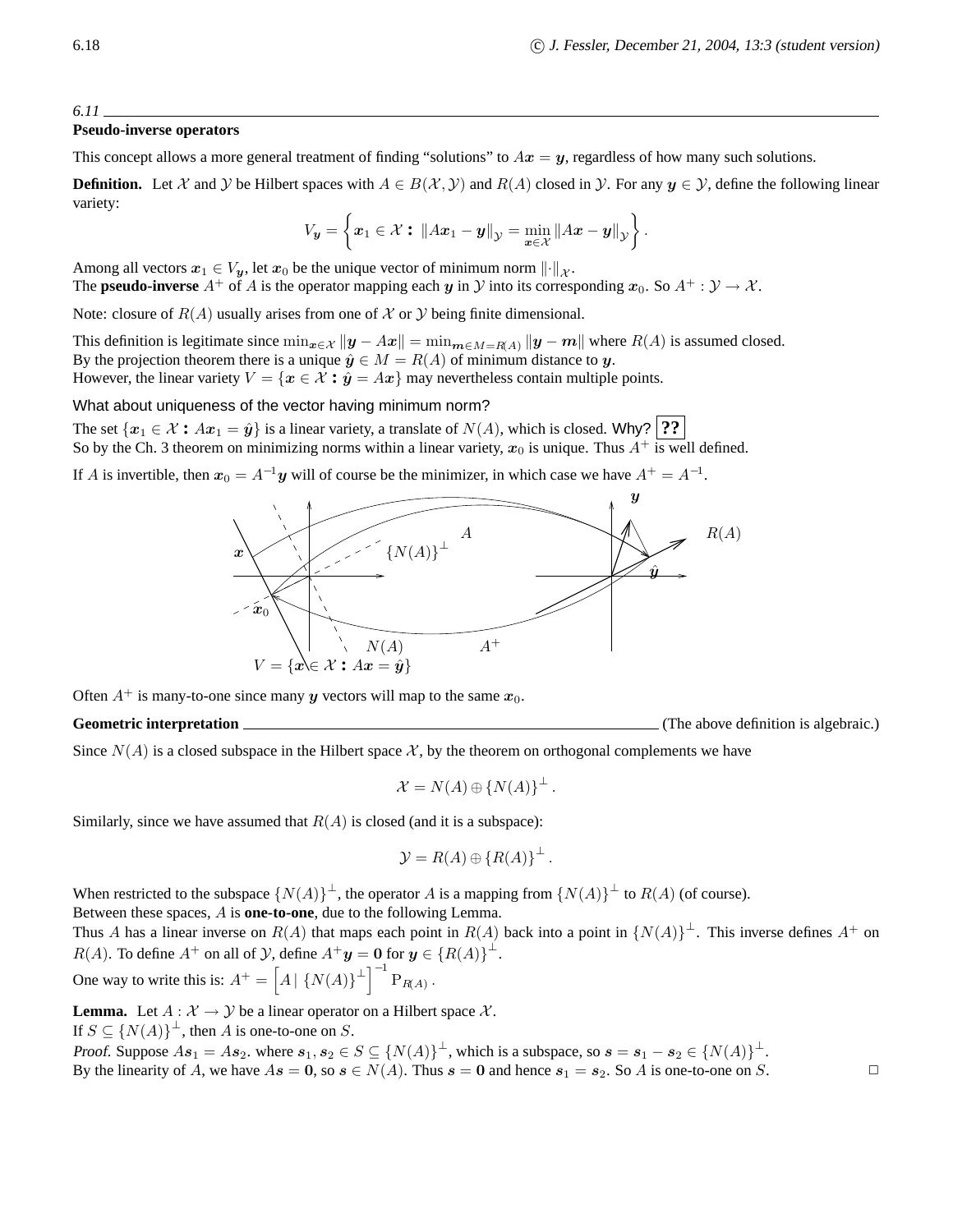

Here are algebraic properties of a pseudoinverse.

**Proposition.** Let  $A \in B(\mathcal{X}, \mathcal{Y})$  have closed range with pseudo-inverse  $A^+ : \mathcal{Y} \to \mathcal{X}$ . Then •  $A^+ \in B(\mathcal{Y}, \mathcal{X})$ •  $(A^{+})^{+} = A$ •  $A^{+}AA^{+} = A^{+}$  $\bullet$   $AA^+A=A$ •  $(A^*)^+ = (A^+)^*$ •  $(A^{\dagger}A)^* = A^{\dagger}A = A^*(A^+)^*$ •  $A^+ = (A^*A)^+ A^* = A^* (A A^*)^+$ •  $A^+ = (A^*A)^{-1}A^*$  if  $A^*A$  is invertible •  $A^+ = A^*(AA^*)^{-1}$  if  $AA^*$  is invertible • In finite-dimensional spaces, a "simple" formula is given in terms of the SVD of A.

Proof. (Exercise)

. . . . . . . . . . . . . . . . . . . . . . . . . . . . . . . . . . . . . . . . . . . . . . . . . . . . . . . . . . . . . . . . . . . . . . . . . . . . . . . . . . . . . . . . . . . . . . . . . . . . . . . . . . . . . . . . . . . . . . **L6.19:**

$$
A^{+} = \lim_{\varepsilon \to 0^{+}} [A^{\star} A + \varepsilon I]^{-1} A^{\star} = \lim_{\varepsilon \to 0^{+}} A^{\star} [A A^{\star} + \varepsilon I]^{-1},
$$

where the limits represent convergence with respect to what norm? **??** 

A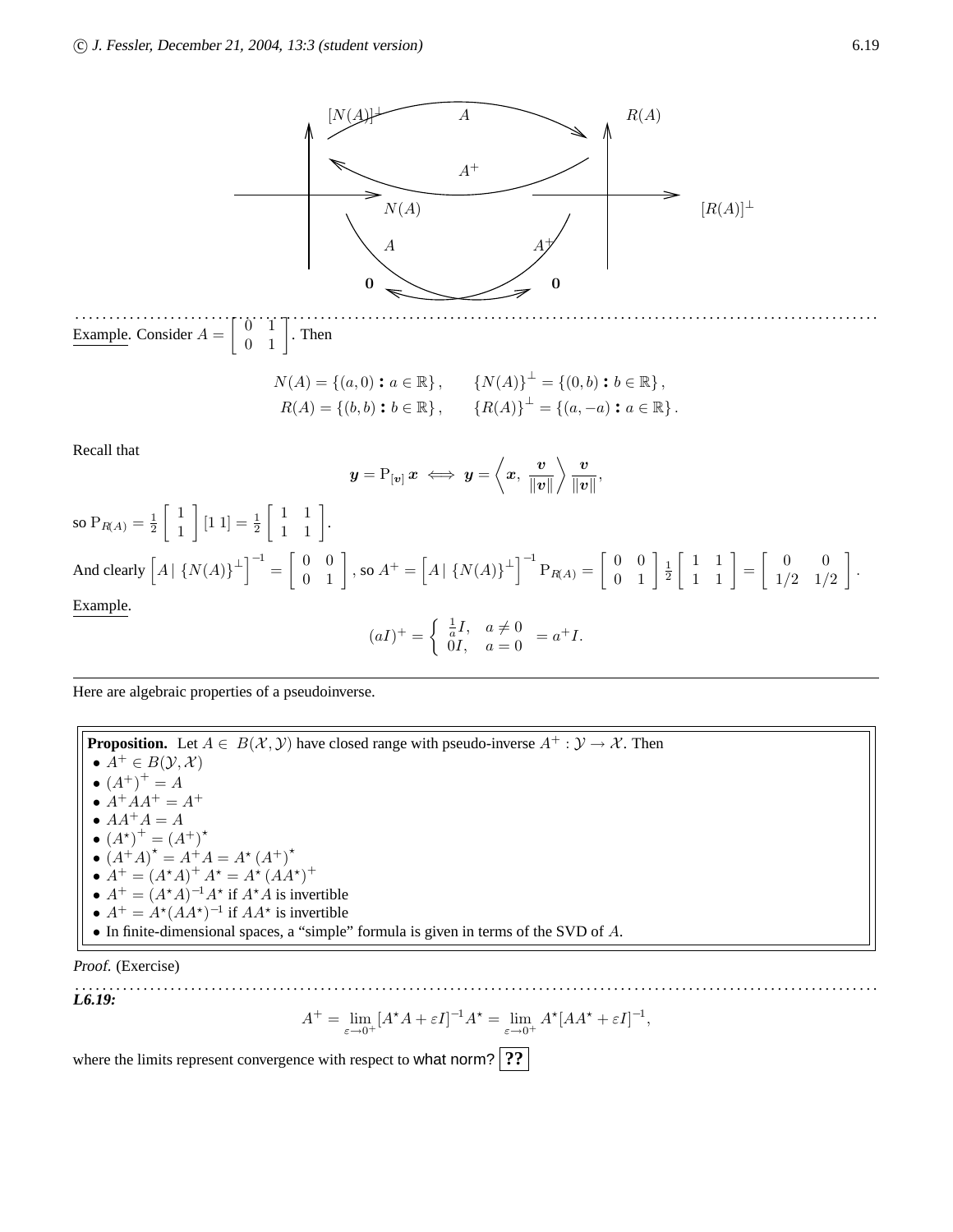. . . . . . . . . . . . . . . . . . . . . . . . . . . . . . . . . . . . . . . . . . . . . . . . . . . . . . . . . . . . . . . . . . . . . . . . . . . . . . . . . . . . . . . . . . . . . . . . . . . . . . . . . . . . . . . . . . . . . . One property that is missing is  $(CB)^+ \neq B^+C^+$ , unlike with adjoints and inverses.

However, *L* 6.21 claims that if *B* is **onto** and *C* is **one-to-one**, then  $(CB)^{+} = B^{+}C^{+}$ .

#### Example.

$$
C = \begin{bmatrix} 1 & 1 \end{bmatrix}, \quad C^{\star} = \begin{bmatrix} 1 \\ 1 \end{bmatrix}, \quad C^{+} = C^{\star} \left( CC^{\star} \right)^{-1} = \begin{bmatrix} 1/2 \\ 1/2 \end{bmatrix}, \quad B = \begin{bmatrix} 1 \\ 0 \end{bmatrix}, \quad B^{\star} = \begin{bmatrix} 1 & 0 \end{bmatrix}, \quad B^{+} = \left( B^{\star} B \right)^{-1} B^{\star} = \begin{bmatrix} 1 & 0 \end{bmatrix}.
$$
  
In this case,  $CB = 1$ , but  $B^{+}C^{+} = 1/2$ .

#### Example. **Something involving DTFT/filtering following DTFT analysis.**

Example. Downsampling by averaging. (Handwritten notes.)

#### Example. (p.165)

From regularization design in tomography, form a LS approximation of the form:  $f(\phi) \approx \sum_{k=0}^{3} \alpha_k \cos^2(\phi - \frac{\pi}{4}k)$ .

But those cos terms are linearly dependent!

More generally, if the  $x_i$ 's may be linearly dependent. how to we work with

$$
\min_{\boldsymbol{\alpha}\in\mathbb{C}^n}\left\|\boldsymbol{y}-\sum_{i=1}^n\alpha_i\boldsymbol{x}_i\right\|.
$$

Define  $A: \mathbb{C}^n \to \mathcal{H}$  by  $\boldsymbol{\alpha} = \sum_{i=1}^n \alpha_i \boldsymbol{x}_i$ , where  $\boldsymbol{y}, \boldsymbol{x}_i \in \mathcal{H}$ .

If minimizing  $\alpha$  not unique, we could choose the one of minimum norm.

Here  $R(A)$  is closed since it is a finite-dimensional subspace of  $H$ .

So  $A^+$  exists and  $A^+ = (A^*A)^+A^*$ , where  $G = A^*A$  is simply the  $n \times n$  Gram matrix. So the minimum norm LS solution is

$$
\hat{\mathbf{\alpha}} = A^{+} \mathbf{y} = (A^{*} A)^{+} A^{*} \mathbf{y}.
$$

Since G is (Hermitian) symmetric nonnegative definite, it has an orthogonal eigenvector decomposition  $G = QDQ'$ , and one can show that  $G^+ = QD^+Q'$ .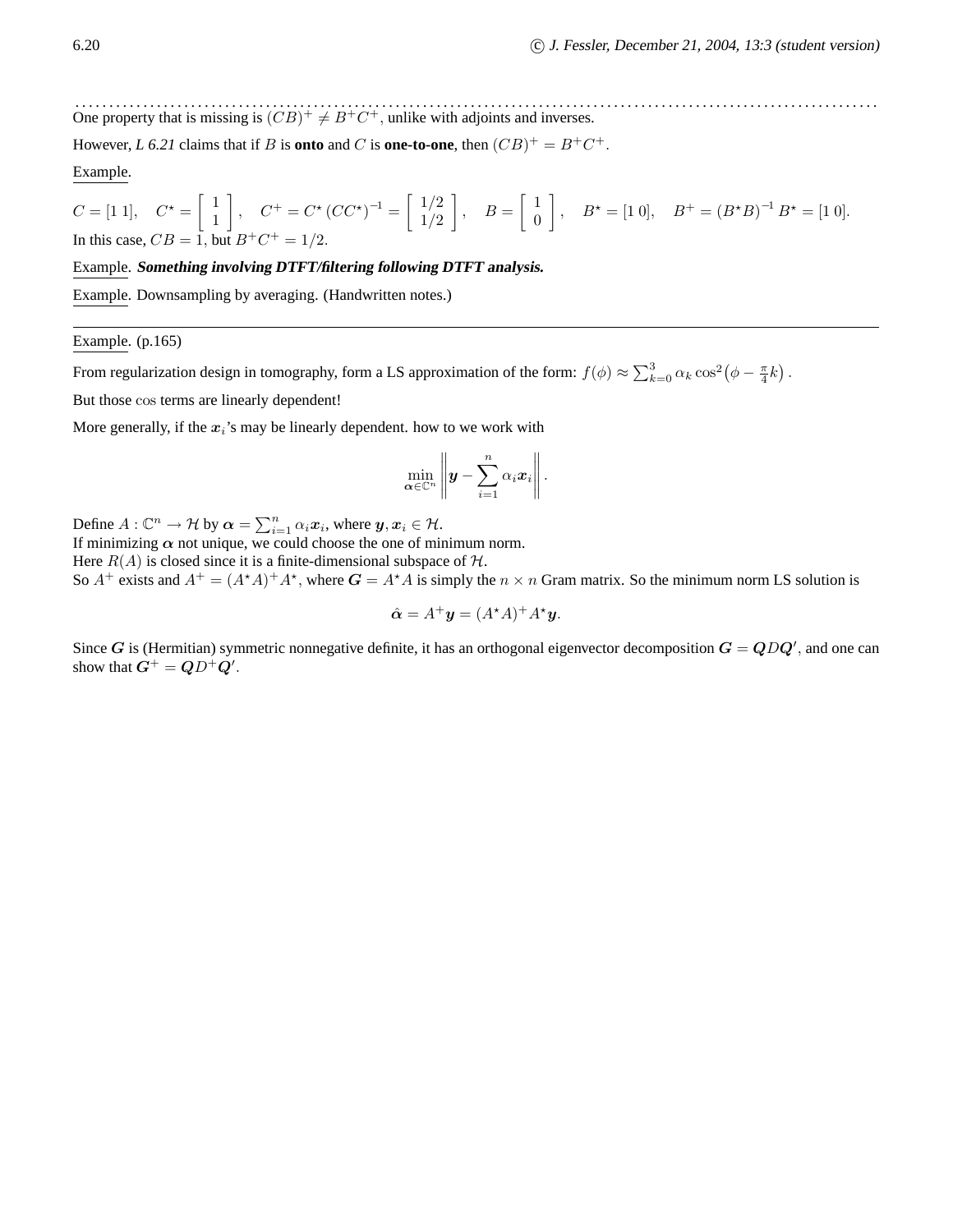#### **Analysis of the DTFT**

Given a discrete-time signal  $g(n)$ , *i.e.*,  $g : \mathbb{Z} \to \mathbb{C}$ , the **discrete-time Fourier transform** or **DTFT** is "defined" in introductory signal processing books as follows:

$$
G = \mathcal{F}g \iff G(\omega) = \sum_{n = -\infty}^{\infty} g(n) e^{-i\omega n} .
$$
 (6-2)

This is an infinite series, so for a rigorous treatment we must find suitable normed spaces in which we can establish convergence. The natural family of norms is  $\ell_p$ , for some  $1 \leq p \leq \infty$ . Why? What about the doubly infinite sum? **??** 

The logical meaning of the above definition is really

$$
G = \mathcal{F}g \iff G = \lim_{N \to \infty} \mathcal{F}_N g, \text{ where } G_N = \mathcal{F}_N g \iff G_N(\omega) \triangleq \sum_{n=-N}^{N} g(n) e^{-i\omega n}, \text{ where } N \in \mathbb{N}. \tag{6-3}
$$

Alternatively, one might also try to show that  $\mathcal{F} = \lim_{N \to \infty} \mathcal{F}_N$ , where the limit is with respect to the operator norm in  $B(\ell_p, \mathcal{L}_r[-\pi, \pi])$  for some p and r, but this is in fact false! (See below.)

- Since  $G_N(\omega)$  is only a finite sum, clearly it is always well defined.
- Furthermore, being a finite sum of complex exponentials,  $G_N(\omega)$  is continuous in  $\omega$ , and hence Lebesgue integrable on  $[-\pi, \pi]$ . So we could write  $\mathcal{F}_N : \mathbb{R}^{2N+1} \to \mathcal{L}_1[-\pi, \pi]$  or perhaps more usefully:  $\mathcal{F}_N : \ell_p \to \mathcal{L}_r[-\pi, \pi]$  for any  $1 \leq p, r \leq \infty$ . To elaborate, note that by Hölder's inequality:

$$
|G_N(\omega)| = \left| \sum_{n=-N}^N g(n) e^{-i\omega n} \right| \le \sum_{n=-N}^N |g(n)| = \sum_{n=-\infty}^{\infty} |g(n)| \mathbf{1}_{\{|n| \le N\}} \le ||g||_p \left|| \mathbf{1}_{\{|n| \le N\}} \right||_q = ||g||_p (2N+1)^{1-1/p}.
$$

Thus

$$
\|\mathcal{F}_N g\|_r = \|G_N\|_r = \left(\int_{-\pi}^{\pi} |G_N(\omega)|^r \, d\omega\right)^{1/r} \le (2\pi)^{1/r} \|g\|_p (2N+1)^{1-1/p}.
$$
 (6-4)

Furthermore, for  $p = 1$  the upper bound is achieved when  $g(n) = \delta[n]$ , so  $||\mathcal{F}_N||_{1 \to r} = (2\pi)^{1/r}$ .

- Thus  $\mathcal{F}_N \in B(\ell_p, \mathcal{L}_r[-\pi, \pi])$  for any  $1 \leq p, r \leq \infty$ , and  $\|\mathcal{F}_N\|_{p \to r} \leq (2\pi)^{1/r} (2N+1)^{1-1/p}$ .
- Remark.  $f \in \mathcal{L}_{\infty}[a, b] \Longrightarrow f \in \mathcal{L}_r[a, b]$  if  $-\infty < a < b < \infty$  and  $r \geq 1$ .

But to make (6-2) rigorous we must have normed spaces in which the limit in (6-3) exists.

#### **Non-convergence of the operators**

Note: treating  $\mathcal{F}_N : \ell_p \to \mathcal{L}_r[-\pi, \pi]$ , by considering  $g_0(n) = \delta[n - (M + 1)]$  we have for  $N > M$ :

$$
\|\mathcal{F}_N - \mathcal{F}_M\|_{p \to r} = \sup_{g \,:\, \|g\|_p \le 1} \|(\mathcal{F}_N - \mathcal{F}_M)g\|_r \ge \|(\mathcal{F}_N - \mathcal{F}_M)g_0\|_r = \left\| e^{-i\omega(M-1)} - 0 \right\|_r = (2\pi)^{1/r}
$$

So  $\{\mathcal{F}_N\}$  is not Cauchy (and hence not convergent) in  $B(\ell_p,\mathcal{L}_r[-\pi,\pi])$ , no matter what p or r values one chooses. So we must analyze convergence of the spectra  $G_N(\omega) = \mathcal{F}_N g$ , rather than convergence of the operators  $\mathcal{F}_N$  themselves.

.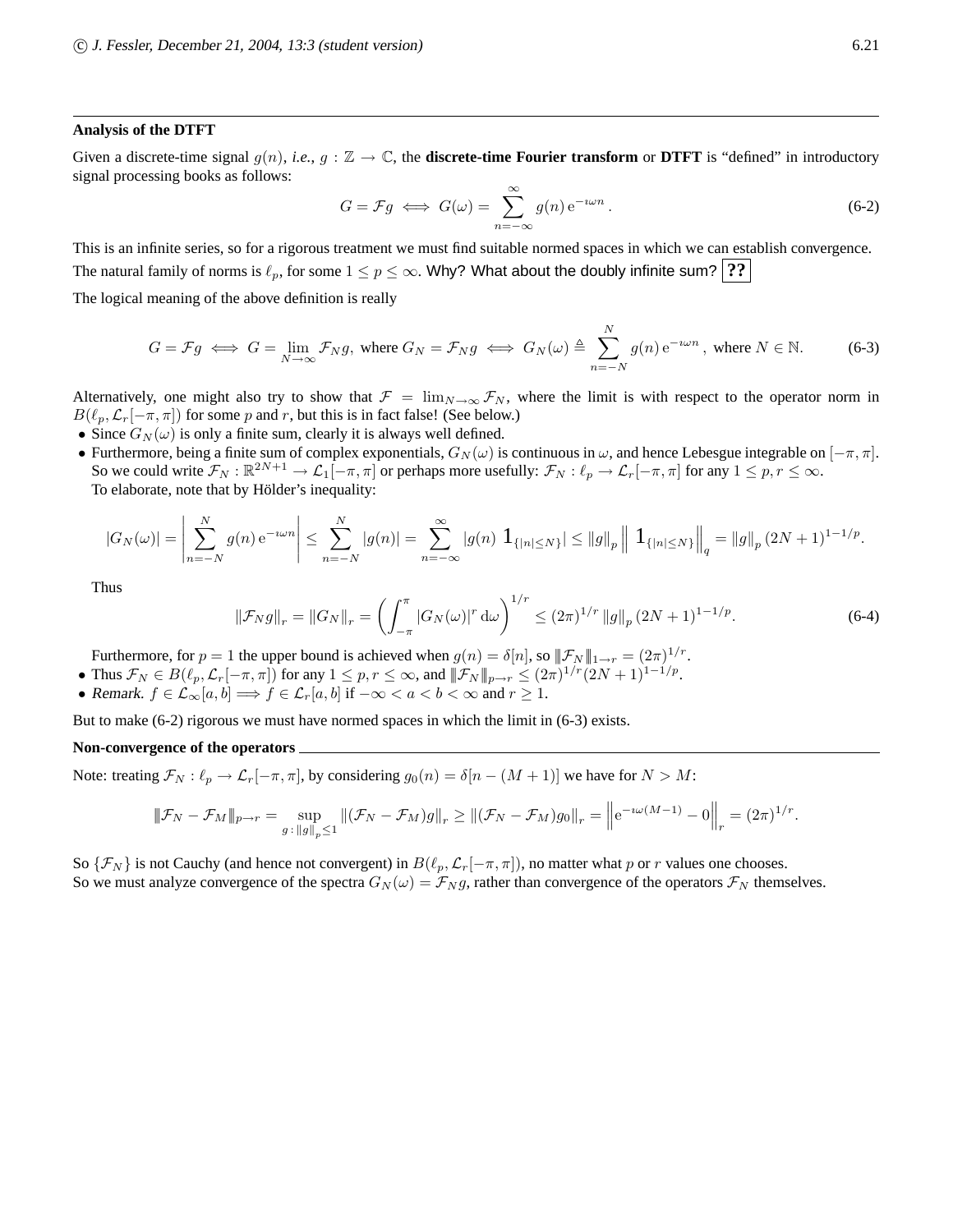$\ell_1$  analysis  $\blacksquare$ 

**Proposition.** If 
$$
g \in \ell_1
$$
, then  $\{\mathcal{F}_N g\}$  is Cauchy in  $\mathcal{L}_r[-\pi, \pi]$  for any  $1 \le r \le \infty$ .

Proof.

If  $g \in \ell_1$ , then defining

$$
I(N, M) \triangleq \{ n \in \mathbb{Z} \text{ : } \min(N, M) < |n| \le \max(N, M) \} \tag{6-5}
$$

and  $G_N = \mathcal{F}_N g$  we have

$$
|G_N(\omega) - G_M(\omega)| = \left| \sum_{n=-N}^N g(n) e^{-i\omega n} - \sum_{n=-M}^M g(n) e^{-i\omega n} \right| = \left| \sum_{n \in I(N,M)} g(n) e^{-i\omega n} \right|
$$
  

$$
\leq \sum_{n \in I(N,M)} |g(n)| \leq \sum_{|n| > \min(N,M)} |g(n)| \to 0 \text{ as } N,M \to \infty.
$$
 (6-6)

So for each  $\omega \in \mathbb{R}$ , the sequence  $\{G_N(\omega)\}_{N=1}^{\infty}$  is Cauchy in  $\mathbb{R}$ , and hence convergent by the completeness of  $\mathbb{R}$ , provided  $g \in \ell_1$ . Thus for each  $\omega$ ,  $\{G_N(\omega)\}\)$  converges pointwise to some limit, call it  $G(\omega)$ , where (6-2) is shorthand for that limit.

Furthermore, when  $g \in \ell_1$ :

$$
||G_N - G_M||_{\infty} = \sup_{|\omega| \le \pi} |G_N(\omega) - G_M(\omega)| \to 0 \text{ as } N, M \to \infty.
$$

So the sequence of function  $\{G_N\}$  is Cauchy in  $\mathcal{L}_{\infty}[-\pi, \pi]$ , which is complete, so  $\{G_N\}$  converges to a limit  $G \in \mathcal{L}_{\infty}[-\pi, \pi]$ . More generally, using (6-6):

$$
||G_N - G_M||_r^r = \int_{-\pi}^{\pi} |G_N(\omega) - G_M(\omega)|^r d\omega \leq 2\pi \sum_{|n| > \min(N,M)} |g(n)| \to 0 \text{ as } N, M \to \infty,
$$

so  $\{G_N\}$  is Cauchy in  $\mathcal{L}_r[-\pi, \pi]$  for any  $1 \le r \le \infty$ .

. . . . . . . . . . . . . . . . . . . . . . . . . . . . . . . . . . . . . . . . . . . . . . . . . . . . . . . . . . . . . . . . . . . . . . . . . . . . . . . . . . . . . . . . . . . . . . . . . . . . . . . . . . . . . . . . . . . . . . Thus, due to completeness,  $\{G_N\}$  converges to a limit  $G \in \mathcal{L}_r[-\pi, \pi]$ . So we can define the DTFT operator  $\mathcal{F} : \ell_1 \to \mathcal{L}_r[-\pi, \pi]$  by

$$
\mathcal{F}g \triangleq \lim_{N \to \infty} \mathcal{F}_N g. \tag{6-7}
$$

**Proposition.**  $\mathcal{F} \in B(\ell_1, \mathcal{L}_r[-\pi, \pi])$  for any  $1 \leq r \leq \infty$  with  $\|\mathcal{F}\|_{1 \to r} = (2\pi)^{1/r}$ .

*Proof.* Linearity of  $\mathcal F$  follows from linearity of  $\mathcal F_N$ . For  $g \in \ell_1$ :

$$
\|\mathcal{F}g\|_{r} = \left\|\lim_{N \to \infty} \mathcal{F}_N g\right\|_{r} = \lim_{N \to \infty} \|\mathcal{F}_N g\|_{r} \le \lim_{N \to \infty} \|\mathcal{F}_N\|_{1 \to r} \|g\|_{1} = (2\pi)^{1/r} \|g\|_{1},
$$

using (6-4). Equality is achieved when  $g(n) = \delta[n]$ .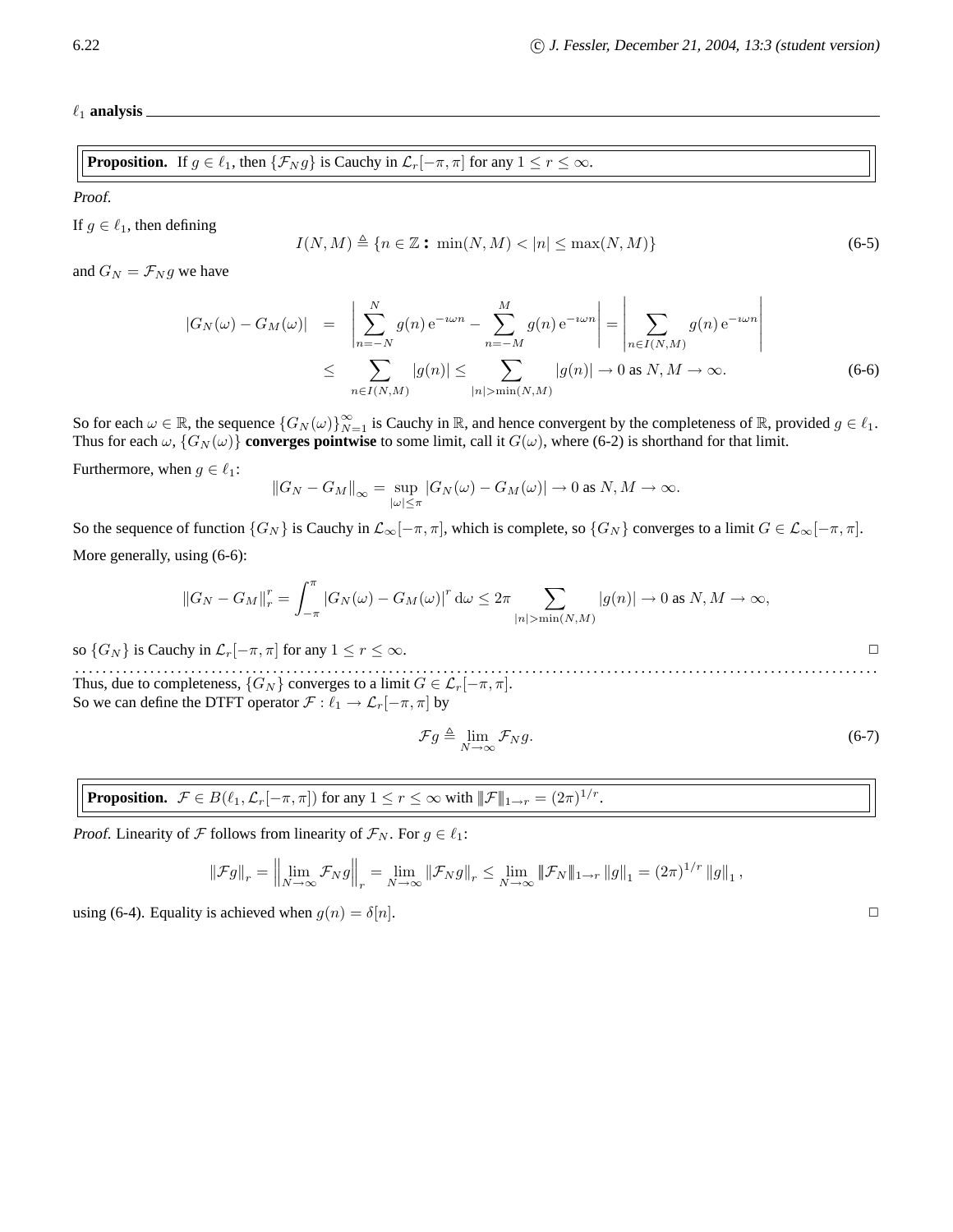#### $\ell_2$  analysis  $\overline{\phantom{a}}$

Unfortunately,  $\ell_1$  analysis is a bit restrictive; the class of signals is not as broad as we might like, and for least-squares problems we would rather work in  $\ell_2$ . This will allow us to apply Hilbert space methods.

However, if a signal is in  $\ell_2$ , it is not necessarily in  $\ell_1$ , so the above  $\ell_1$  analysis *does not apply* to many signals in  $\ell_2$ . So we need a different approach.

# **Proposition.** If  $g \in \ell_2$ , then  $\{\mathcal{F}_N g\}$  is Cauchy in  $\mathcal{L}_2[-\pi, \pi]$ .

Proof. If  $g \in \ell_2$ , then using  $G_N = \mathcal{F}_N g$ :

$$
||G_N - G_M||_2^2 = \int_{-\pi}^{\pi} \left| \sum_{n=-N}^N g(n) e^{-i\omega n} - \sum_{n=-M}^M g(n) e^{-i\omega n} \right|^2 d\omega = \int_{-\pi}^{\pi} \left| \sum_{n \in I(N,M)} g(n) e^{-i\omega n} \right|^2 d\omega
$$
  
= 
$$
\sum_{n \in I(N,M)} \sum_{m \in I(N,M)} g(n) g^*(m) \int_{-\pi}^{\pi} e^{-i\omega (n-m)} d\omega = \sum_{n \in I(N,M)} \sum_{m \in I(N,M)} g(n) g^*(m) 2\pi \mathbf{1}_{\{n=m\}}
$$
  
= 
$$
2\pi \sum_{n \in I(N,M)} |g(n)|^2 \leq 2\pi \sum_{|n| > \min(N,M)} |g(n)|^2 \to 0 \text{ as } N, M \to \infty,
$$

since  $g \in \ell_2$ . Thus  $\{\mathcal{F}_N g\}$  is Cauchy in  $\mathcal{L}_2[-\pi, \pi]$ .

Since  $\mathcal{L}_2[-\pi,\pi]$  is complete,  $\{G_N\}$  is convergent (*in the*  $\mathcal{L}_2$  *sense!*) to some limit  $G \in \mathcal{L}_2[-\pi,\pi]$ , and the expression in (6-2) is again a reasonable "shorthand" for that limit, whatever it may be, and now we can define  $\mathcal{F} : \ell_2 \to \mathcal{L}_2[-\pi, \pi]$  via (6-7). In other words,

$$
||G_N - G_M||_2^2 = \int_{-\pi}^{\pi} |G_N(\omega) - G(\omega)|^2 d\omega \to 0.
$$

This is often called **mean square** convergence.

**Proposition.** 
$$
\mathcal{F} \in B(\ell_2, \mathcal{L}_2[-\pi, \pi])
$$
 with  $\|\mathcal{F}\|_{2\to 2} = \sqrt{2\pi}$ .

Proof. Linearity of  $F$  is easily shown.

Since  $\{G_N\}$  is convergent it is bounded. In fact

$$
||G_N||_2^2 = \int_{-\pi}^{\pi} \left| \sum_{n=-N}^{N} g(n) e^{-i\omega n} \right|^2 d\omega = \sum_{n=-N}^{N} \sum_{m=-N}^{N} g(n) g^*(m) \int_{-\pi}^{\pi} e^{-i\omega(n-m)} d\omega = 2\pi \sum_{n=-N}^{N} |g(n)|^2 \le 2\pi ||g||_2^2,
$$

so  $\|\mathcal{F}g\|_2 \leq \sqrt{2\pi} \|g\|_2$  and hence  $\|\mathcal{F}\| \leq \sqrt{2\pi}$ .

Furthermore, if we consider  $g(n) = \delta[n]$ , then  $G(\omega) = 1$ . Thus  $||G||_2^2 = \int_{-\pi}^{\pi} 1 \, d\omega = 2\pi$  which achieves the upper bound above. Hence  $||\mathcal{F}||_{2\to 2} = \sqrt{\frac{\pi}{2}}$  $\overline{2\pi}$ .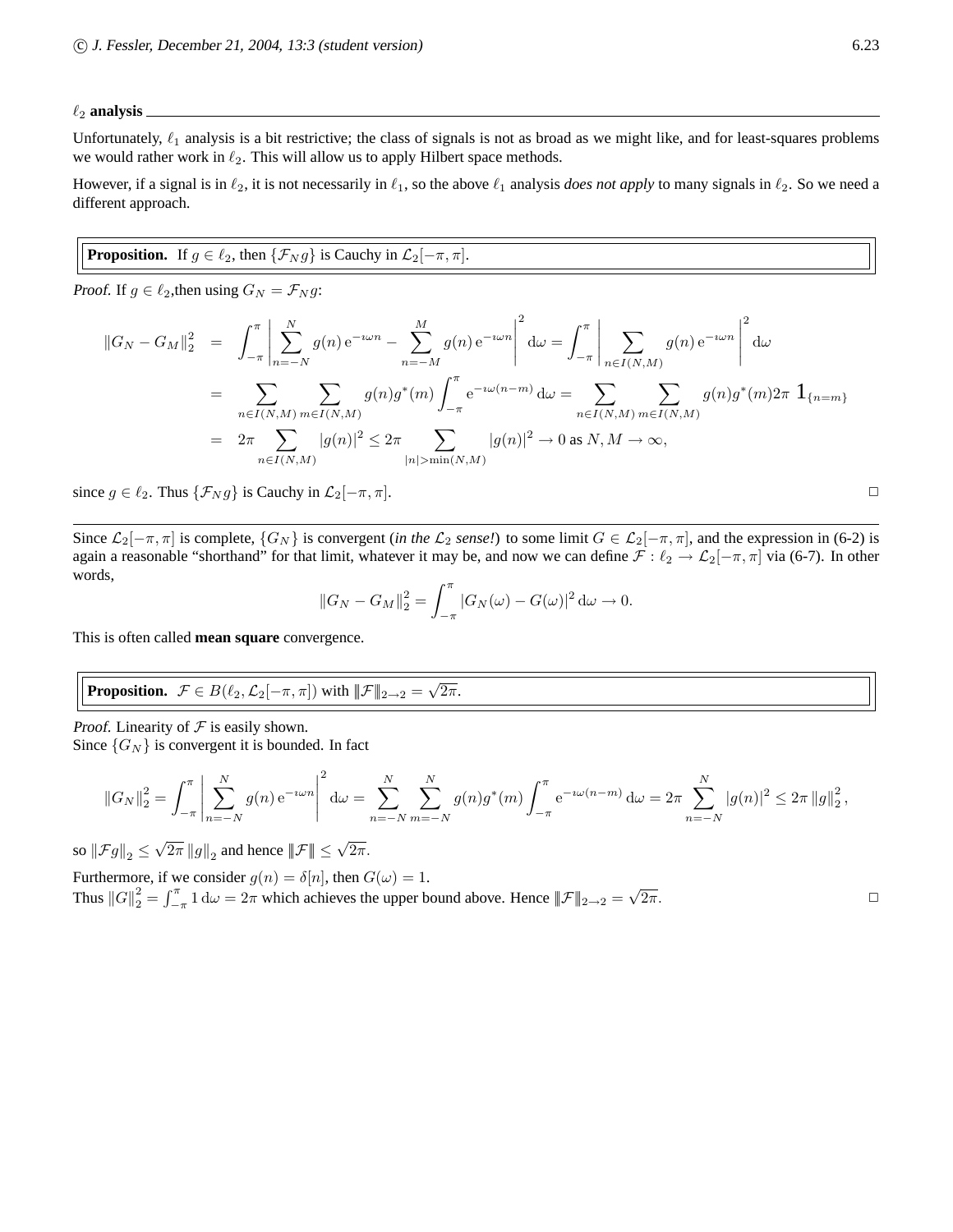#### **Adjoint**

Since  $\mathcal{F} \in B(\ell_2,\mathcal{L}_2[-\pi,\pi])$  and both  $\ell_2$  and  $\mathcal{L}_2[-\pi,\pi]$  are Hilbert spaces,  $\mathcal{F}$  has an adjoint:

$$
\langle \mathcal{F}g, S \rangle_{\mathcal{L}_2[-\pi,\pi]} = \int_{-\pi}^{\pi} S^*(\omega) \left( \sum_n g(n) e^{-i\omega n} \right) d\omega = \sum_n g(n) \left( \int_{-\pi}^{\pi} S(\omega) e^{i\omega n} d\omega \right)^* = \langle g, \mathcal{F}^*S \rangle_{\ell_2}
$$

where  $x = \mathcal{F}^*S \iff x(n) = \int_{-\pi}^{\pi} S(\omega) e^{i\omega n} d\omega, \forall n \in \mathbb{Z}$ . So the adjoint is almost the same as the inverse DTFT (defined below).

And of course we know that  $\mathcal{F}^* \in B(\mathcal{L}_2[-\pi,\pi], \ell_2)$ .

**Range**

To apply the Hilbert space methods, we would like  $R(\mathcal{F})$  to be closed in  $\mathcal{L}_2[-\pi,\pi]$ . It suffices for  $R(\mathcal{F})$  to be onto  $\mathcal{L}_2[-\pi,\pi]$ , since of course  $\mathcal{L}_2[-\pi,\pi]$  itself is closed.

**Proposition.** The DTFT  $\mathcal{F} : \ell_2 \to \mathcal{L}_2[-\pi, \pi]$  defined by (6-2) is **onto**  $\mathcal{L}_2[-\pi, \pi]$ .

Proof. Let  $e_k$ ,  $k \in \mathbb{Z}$  denote the family of functions  $e_k(\omega) = \frac{1}{\sqrt{2}}$  $rac{1}{2\pi}e^{-i\omega k}$ .

Recall that  ${e_k}$  is a **complete orthonormal basis** for  $\mathcal{L}_2[-\pi, \pi]$  [4, p. 62].

Thus, by **Parseval's relation** we have for any  $G \in \mathcal{L}_2[-\pi, \pi]$ :

$$
G = \sum_{k} \langle G, e_k \rangle e_k, i.e., G(\omega) = \sum_{k} \langle G, e_k \rangle \frac{1}{\sqrt{2\pi}} e^{-i\omega k},
$$

where

$$
\sum_{k} |\langle G, e_{k} \rangle|^{2} = ||G||_{2}^{2}
$$

.

Thus if we define  $g(k) = \langle G, e_k \rangle / \sqrt{2\pi}$  then  $g \in \ell_2$  and  $G = \mathcal{F}g$ , so  $G \in R(\mathcal{F})$ . Since  $G \in \mathcal{L}_2[-\pi, \pi]$  was arbitrary, we conclude  $R(\mathcal{F}) = \mathcal{L}_2[-\pi, \pi]$ .

**DTFT is (almost) unitary**

One can show easily that

$$
\left\langle \mathcal{F}\bm{u},\,\mathcal{F}\bm{v}\right\rangle _{\mathcal{L}_2\left[-\pi,\pi\right]}=2\pi\left\langle \bm{u},\,\bm{v}\right\rangle _2.
$$

Thus (since F is linear and invertible and hence an isomorphism), the normalized DTFT  $U = 1/\sqrt{2\pi}$  is unitary. So  $\mathcal{L}_2[-\pi, \pi]$  and  $\ell_2$  are unitarily equivalent.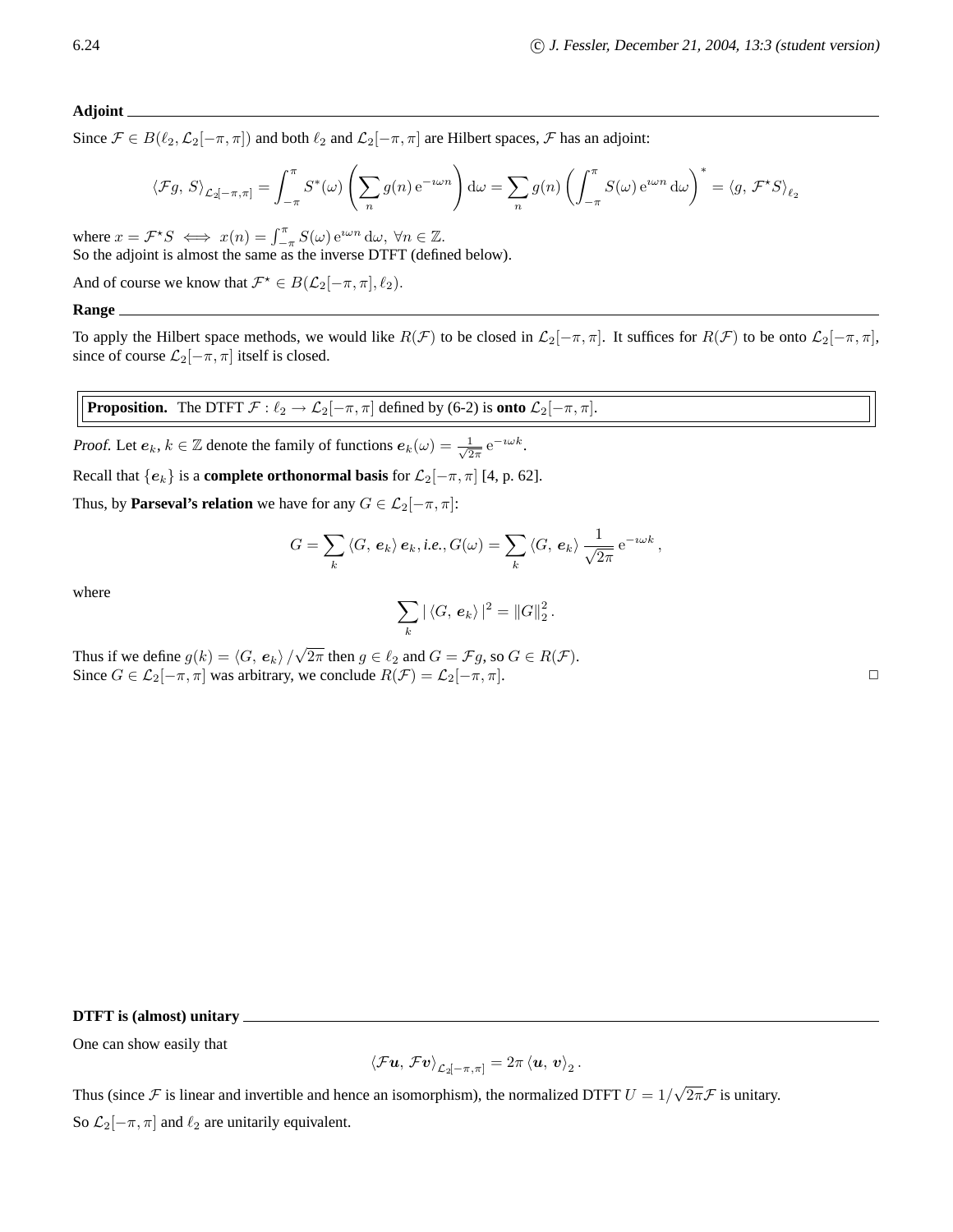#### **Inverse DTFT**

Define a "partial inverse DTFT" operator  $\mathcal{R}_N : \mathcal{L}_2[-\pi, \pi] \to \ell_2$  by

$$
g_N = \mathcal{R}_N G \iff g_N(n) = \frac{1}{2\pi} \int_{-\pi}^{\pi} G(\omega) e^{i\omega n} d\omega \mathbf{1}_{\{|n| \leq N\}} = \frac{1}{\sqrt{2\pi}} \langle G, e_n \rangle \mathbf{1}_{\{|n| \leq N\}}.
$$

**Proposition.** If 
$$
G \in \mathcal{L}_2[-\pi, \pi]
$$
, then  $\{R_N G\}$  is Cauchy in  $\ell_2$ .

Proof.

$$
\|\mathcal{R}_N G - \mathcal{R}_M G\| = \frac{1}{2\pi} \sum_{k \in I(N,M)} |\langle G, e_k \rangle|^2 \le \frac{1}{2\pi} \sum_{|k| > \min(N,M)} |\langle G, e_k \rangle|^2 \to 0 \text{ as } N,M \to \infty.
$$

Since  $\ell_2$  is complete,  $\{\mathcal{R}_N G\}$  converges to some limit  $g \in \ell_2$  and we define  $\mathcal{R}G$  to be that limit:  $\mathcal{R}G \triangleq \lim_{N \to \infty} \mathcal{R}_N G$ .

**Proposition.**  $\mathcal{R} \in B(\mathcal{L}_2[-\pi,\pi], \ell_2)$  and  $\|\mathcal{R}\| = 1/\sqrt{2\pi}$ .

Proof.

$$
\|\mathcal{R}_N G\|_2^2 = \sum_{|n| \leq N} \left| \frac{1}{2\pi} \int_{-\pi}^{\pi} G(\omega) e^{i\omega n} d\omega \right|^2 = \frac{1}{2\pi} \sum_{|k| \leq N} |\langle G, e_k \rangle|^2 \leq \frac{1}{2\pi} \sum_{k} |\langle G, e_k \rangle|^2 = \frac{1}{2\pi} \|G\|_2^2.
$$

So  $||\mathcal{R}_N|| \leq 1/\sqrt{2\pi}$  and  $\mathcal{R}_N \in B(\mathcal{L}_2[-\pi,\pi], \ell_2)$ . When  $G(\omega) = 1$  we have  $||R_N G||^2 = ||\delta[n]||^2 = 1$  and  $||G||^2 = 2\pi$  so  $||R_N|| = 1/\sqrt{2\pi}$ . Proof 2.  $\|\mathcal{R}G\|_2 = \lim_{N\to\infty} \|\mathcal{R}_N G\|_2 \le \lim_{N\to\infty} \frac{1}{\sqrt{2}}$  $\frac{1}{2\pi}$   $||G||_2$ . Consider  $G = 1$  to show equality.

**Proposition.**  $R\mathcal{F} = I_{\ell_2}$  and  $\mathcal{F}R = I_{\mathcal{L}_2}$ , so  $\mathcal{F}^{-1} = \mathcal{R}$ , where  $I_{\mathcal{H}}$  denotes the identity operator for Hilbert space  $\mathcal{H}$ .

Proof. Exercise.

 $\Box$ 

$$
\qquad \qquad \Box
$$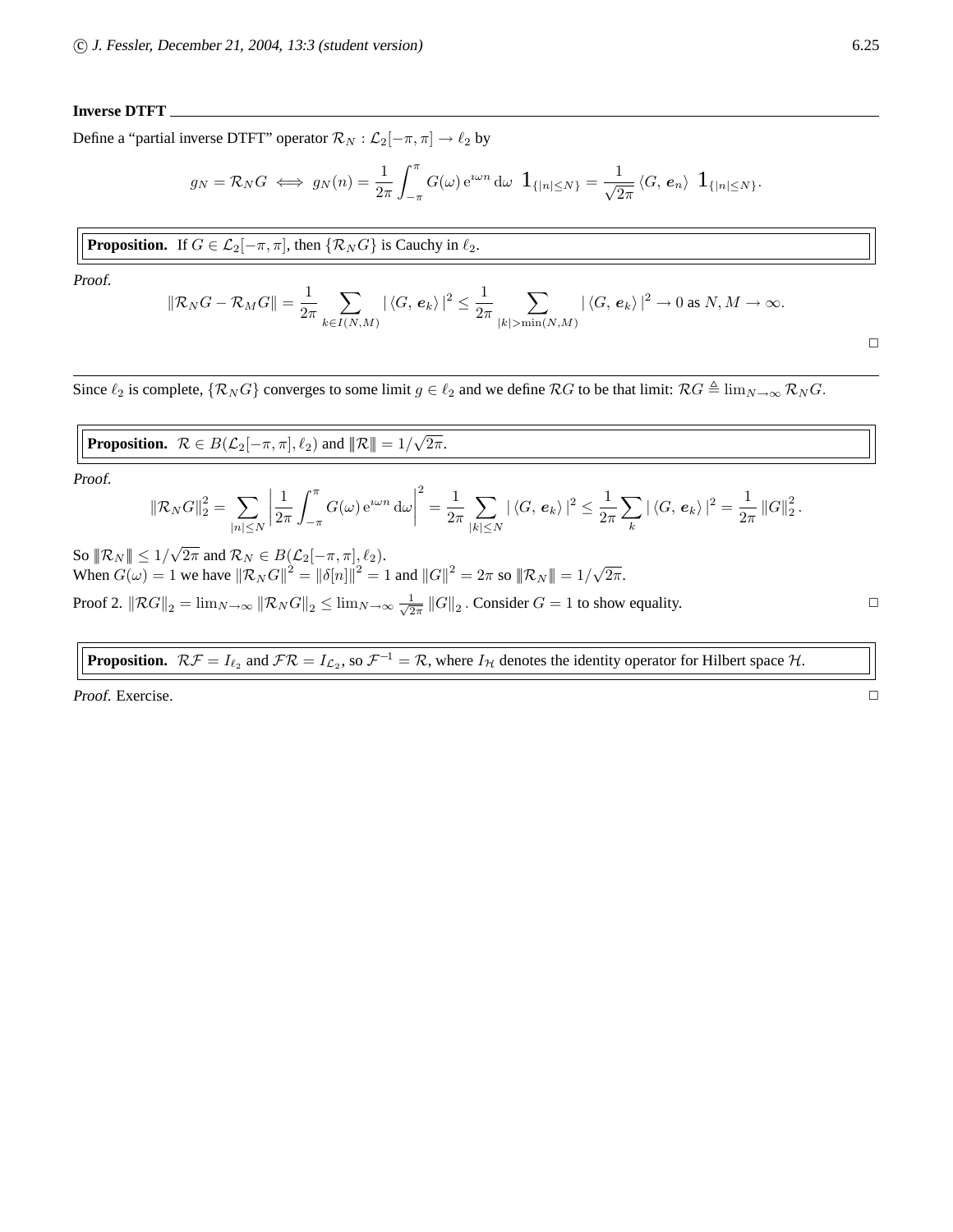#### **Convolution revisited**

Using time-domain analysis, we showed previously that if  $h \in \ell_1$  and  $Ax = h * x$  then  $A \in B(\ell_p, \ell_p)$ .

We have shown  $\mathcal{F} \in B(\ell_2, \mathcal{L}_2[-\pi, \pi])$  and  $\mathcal{F}^{-1} \in B(\mathcal{L}_2[-\pi, \pi], \ell_2)$ . Consider the "band-limiting" linear operator  $D : \mathcal{L}_2[-\pi, \pi] \to \mathcal{L}_2[-\pi, \pi]$  defined by

$$
y = Dx \iff y(\omega) = \begin{cases} x(\omega), & |\omega| \le \pi/2 \\ 0, & \text{otherwise.} \end{cases}
$$

Clearly  $D \in B(\mathcal{L}_2[-\pi,\pi], \mathcal{L}_2[-\pi,\pi])$  and in fact  $||D|| = 1$ .

Now consider  $A \triangleq \mathcal{F}^{-1}D\mathcal{F}$ . We previously showed in the analysis of the composition of operators that  $||ST|| \le ||S|| ||T||$ . So  $A \in B(\ell_2, \ell_2)$  with  $|\!|\!| A |\!|\!| \le |\!|\!| \mathcal{F}^{-1} |\!|\!| \, |\!|\!| D |\!|\!| |\!|\!| \mathcal{F} |\!|\!| \le \frac{1}{\sqrt{2}}$  $\frac{1}{2\pi} \cdot 1 \cdot \sqrt{2\pi} = 1.$ 

But this A represents an ideal lowpass filter, *i.e.*, convolution with  $h(n) = \frac{1}{2} \operatorname{sinc}(\frac{n}{2})$ . But this  $h \notin \ell_1$ .

Evidently, the convolution operator, at least in  $\ell_2$ , has a looser requirement than  $h \in \ell_1$ .

In contrast, in  $\ell_{\infty}$ ,  $h \in \ell_1$  is both necessary and sufficient for  $A_h \in B(\ell_{\infty}, \ell_{\infty})$ .

In  $\ell_2$ , a necessary and sufficient condition is that the frequency response be bounded.

# **Proposition.**  $A_h \in B(\ell_2, \ell_2)$  (with  $||A_h|| = ||H||_{\infty} \iff ||\mathcal{F}h||_{\infty} < \infty$ , *i.e.*,  $\mathcal{F}h \in \mathcal{L}_{\infty}[-\pi, \pi]$ .

*Proof.* ( $\Longleftarrow$ ) Suppose  $\|\mathcal{F}h\|_{\infty}$  is finite. Then using the convolution property of the DTFT and Parseval:

$$
\|h * x\|_2^2 = \frac{1}{2\pi} \left\|H X\right\|_2^2 = \frac{1}{2\pi} \int_{-\pi}^{\pi} \left|H(\omega)X(\omega)\right|^2 d\omega \le \|H\|_{\infty}^2 \frac{1}{2\pi} \left\|X\right\|_2^2 = \left\|H\right\|_{\infty}^2 \left\|x\right\|_2^2,
$$

 $||A_h|| \leq ||\mathcal{F}h||_{\infty} = ||H||_{\infty}$ . The upper bounded is achieved when  $h(n) = \delta[n].$ 

( $\Rightarrow$ ) If H is unbounded, then forall T there exists an interval over which  $H \geq T$ . Choose x to be a signal whose spectrum is an indicator function on that interval, and then  $||x * h||_2 > T ||x||_2$ , so  $A_k$  would be be unboun indicator function on that interval, and then  $||x * h||_2 \ge T ||x||_2$ , so  $A_h$  would be be unbounded. Take contrapositive.

#### **Continuous-time case**

Fourier transform

convolution

Young's inequality